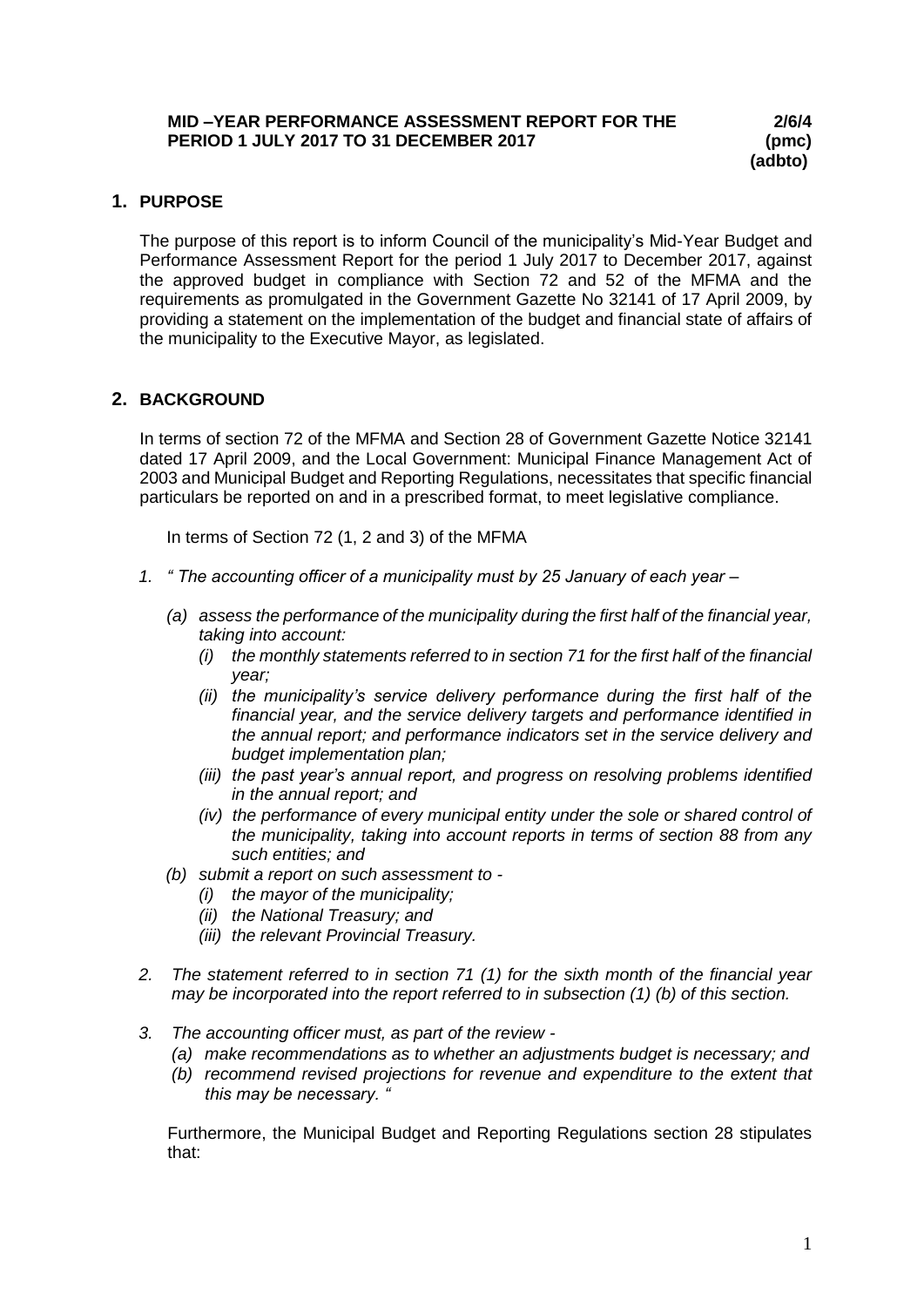"*The monthly budget statement of a municipality must be in a format specified in Schedule C and include all the required tables, charts and explanatory information, taking into account any guidelines issued by the Minister in terms Section 168(1) if the Act".*

In addition, Section 31(1) prescribes the following:

*"The mayor's quarterly report on the implementation of the budget and financial state of affairs of the municipality as required by Section 52(d) of the Act must be –*

- *(a) in the format specified in Schedule C and include all the required tables charts and explanatory information, taking into account any guidelines issued by the Minister in terms Section 168(1) if the Act; and*
- *(b) consistent with the monthly budget statement for September, December, March and June as applicable: and*
- *(c) submitted to the National Treasury and relevant Provincial Treasury within five (5) days of tabling of the report in the council".*

Thereafter, the mayor must, in terms of MFMA, Section 54(1):

- *"(a) consider the report;*
- *(b) check whether the municipality's approved budget is implemented in accordance with the service delivery and budget implementation plan;*
- *(c) consider and, if necessary, make any revisions to the service delivery and budget implementation plan, provided that revisions to the service delivery targets and performance indicators in the plan may only be made with the approval of the council following approval of an adjustments budget;*
- *(d) issue any appropriate instructions to the accounting officer to ensure-*
	- *(i) that the budget is implemented in accordance with the service delivery and budget implementation plan; and*
	- *(ii) that spending of funds and revenue collection proceed in accordance with the budget;*
- *(e) identify any financial problems facing the municipality, including any emerging or impending financial problems; and*
- *(f) in the case of a section 72 report, submit the report to the council by 31 January of each year".*

#### **3. OVERVIEW OF THE MID-YEAR FINANCIAL RESULTS OF THE SIX MONTH ENDING 31 DECEMBER 2017**

The following comment was received from the Chief Financial Officer on 19 January 2018 regarding the Mid-Year financial results for the six months ending 31 December 2017.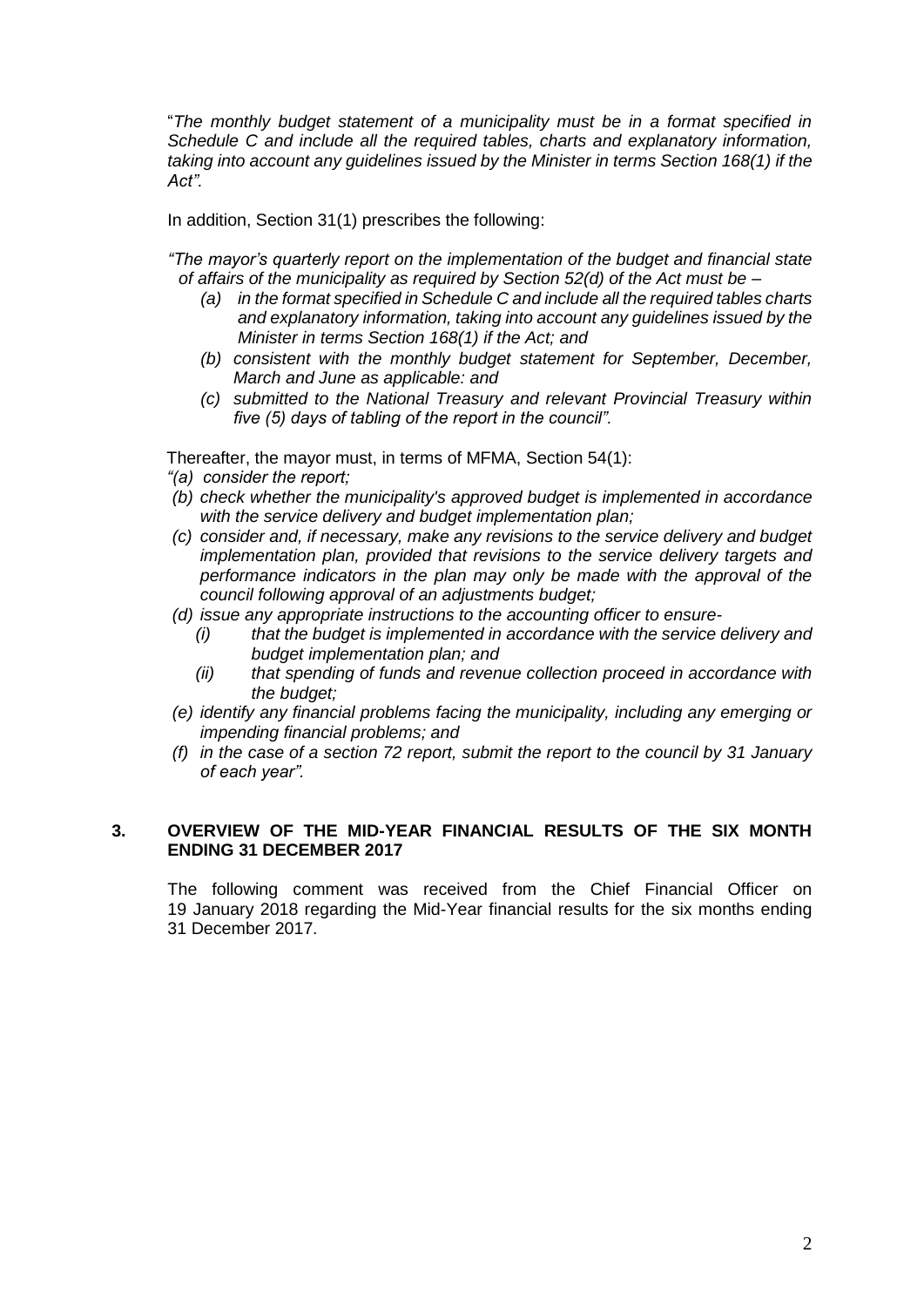19 January 2018

To: Municipal Manager Deputy Director: Office of the Municipal Manger From: Chief Financial Officer

For Attention: Oldham Powrie

Sir

#### **SUBMISSION OF FINANCIAL INFORMATION FOR SECTION 72 REPORT 2017/18**

This letter serves to inform you that the Finance Department, more specifically the Budget section, will not be able to submit the financial information for the section 72, Mid-Year Assessment report as requested and required in terms of section 72 of the MFMA, act 56 of 2003.

As you know from your assessment of the in-year performance, the municipality does not have a functional MSCOA financial system as the Phoenix system is not operational. The municipality has therefore reverted back to the Venus operational system as per attached Council resolution in order to address the backlog that was caused by the failed implementation of the Phoenix system.

Therefore, the following information is not up to date or available to prepare the C schedule for the Section 72 report as required by NT.

| Report                                  | Reason                                                                                                                                                  |
|-----------------------------------------|---------------------------------------------------------------------------------------------------------------------------------------------------------|
| OSA(Opex):                              | Cannot be submitted due to the December 2017 billing<br>that has not yet been billed. The Phoenix system was<br>not operational to capture expenditure. |
| CAA(Capex)                              | Has been submitted, still awaiting updated C schedule<br>from NT                                                                                        |
| CFA(Cash flow)                          | Dependent on billing information and expenditure.                                                                                                       |
| AD(Debtors Ageing)                      | Can only be done after the billing is up to date                                                                                                        |
| <b>BSCA(Financial Position Actuals)</b> | Can only be done once all other reports are submitted                                                                                                   |
| RME(Repair & Maintenance)               | The report has been submitted manually                                                                                                                  |

Based on the information above we are not in a position to provide adequate information to prepare a Section 72 report, that can be used to recommend a budget adjustment and for NT and PT to properly assess the municipalities mid-year performance.

Hope you find the above in order.

Yours faithfully

**Orwesi** 

**Chief Financial Officer**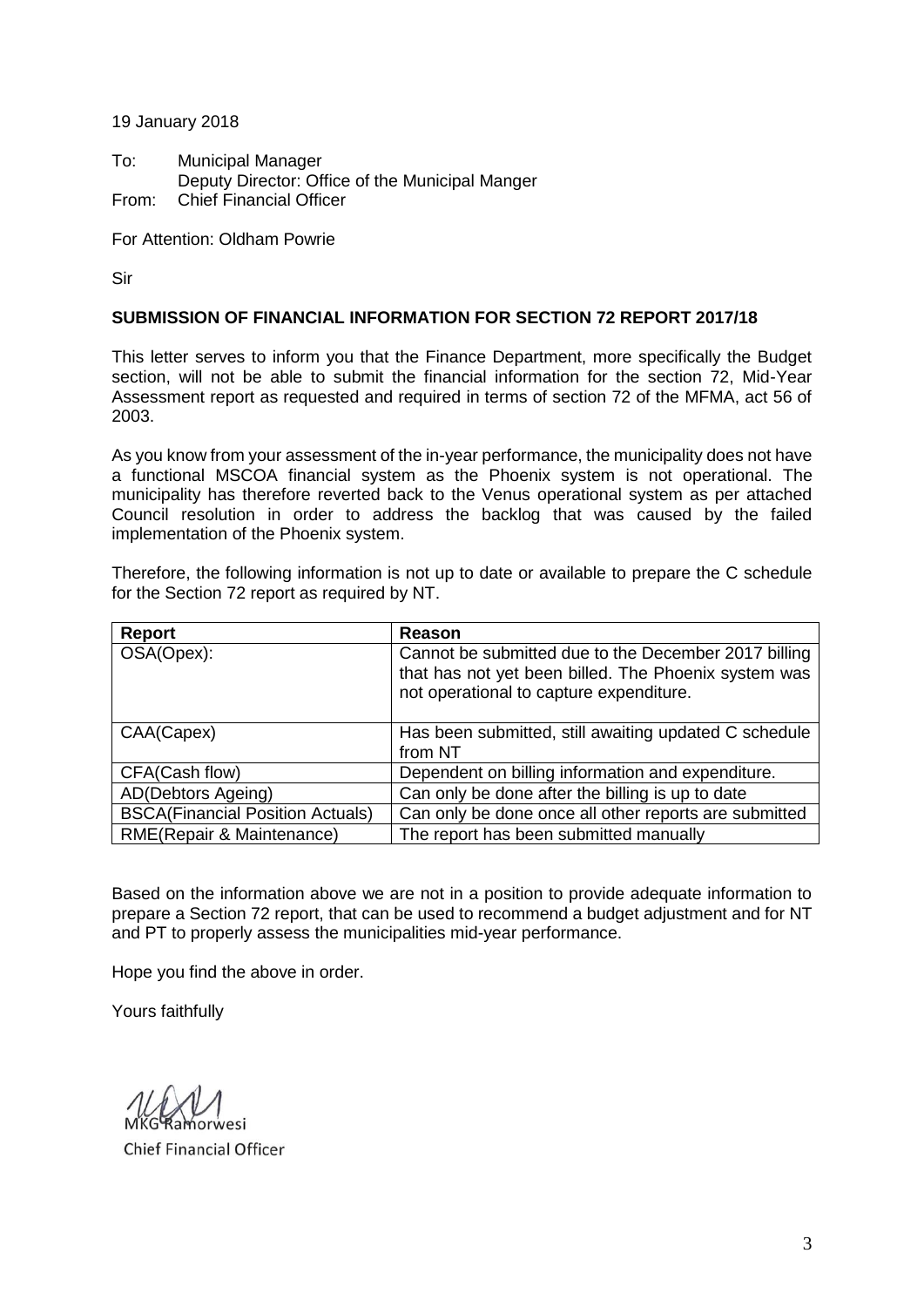# **CC REPORT OF OPERATIONS: SERVICE LEVEL AGREEMENT: 190/2017 VESTA TECHNICAL SERVICES**

# **(ITEM 3.2 PP 21-227 – SPCC 13/12/2017)**

## RESOLVED

- a) That the service level agreement between Vesta Technical Services and Council be terminated pending the advice from National and Provincial Treasury.
- b) That Vesta provide the outstanding receipt information to Council so that Council can update the information on Venus to enable billing;
- c) That finance captures all October and November billing information on Venus to enable the Council to issue statements to the ratepayers;
- d) That a service level agreement be entered into between BCX and Council to:
	- i) Create a proper mSCOA structure;
	- ii) Data migration and integrity checks;
	- iii) Upgrade to SOLAR at time convenient for the Council
- e) That a report on the amount paid to Vesta Technical Services be submitted to the Council.

## **4. STATUS OF SERVICE DELIVERY PERFORMANCE AGAINST INDICATORS AND TARGETS SET**

The Executive Mayor approved the SDBIP which include the municipality's key performance indicators for 2017/18, in terms of Section 53(1)(c)(ii) of the Local Government: Municipal Finance Management Act (MFMA), on 27 June 2017 (EM 7/2017).

In order to comply with MFMA Section 72, the Municipal Budget and Reporting Regulations, 2008 (Regulation 33-35) and MFMA Circular 13, the Performance Management unit conducted mid-year SDBIP assessments by conducting workshops with the directorates from 8 - 16 January 2018.

Focus during these assessment sessions was placed on the following:

- $\triangleright$  Submission dates and flow of information
- $\triangleright$  Adjustment of budgets
- $\triangleright$  Adjustment of targets
- $\triangleright$  Well defined indicators and targets
- $\triangleright$  Vote numbers
- $\triangleright$  Internal Audit findings
- $\triangleright$  AG outcomes on the 2016/17 Performance Audit

A major concern currently and which is causing a negative impact on the council's SDBIP is the non-performance of the newly implemented Phoenix financial system.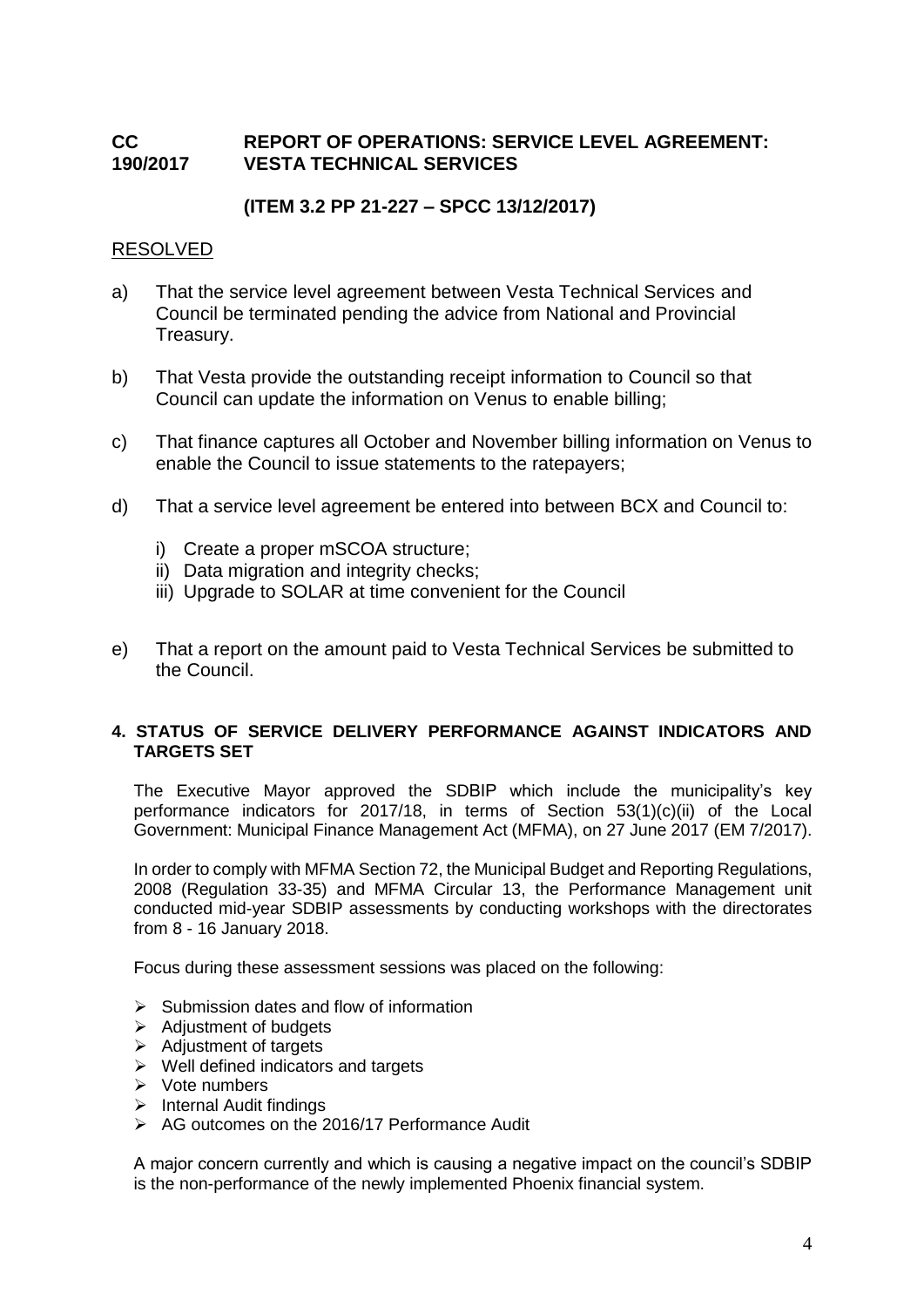The result of this non-performance mainly impact on the approved operational indicators which deals with income and expenditure matters and will have adverse opinion from the Auditor-General in the 2017/18 audit.

The SCM Bid Committees are still a concern as delays are experienced by the various directorate in achieving planned project targets. As a result of this, National Treasury has adjusted the municipality's NDPG allocation with -R26.245 million.

It is worth mentioning that the MIG spending is currently on 70.87%.

Detailed below is the achievements for the first half of the financial year ending 31 December 2017, which measures the overall performance of the municipality per Key Performance Area as well as the individual directorates.

| Performance by governments 5 Key Performance Areas: |  |  |
|-----------------------------------------------------|--|--|
|                                                     |  |  |

| <b>KEY PERFORMANCE AREA</b>                                                                    | <b>ANNUAL</b><br><b>NR OF</b><br><b>KPI'S</b> | <b>NUMBER OF</b><br><b>KPI'S</b><br><b>APPLICABLE</b><br>TO 1ST AND 2ND<br><b>QUARTER</b> | <b>NUMBER</b><br><b>OF KPI'S</b><br><b>ACHIEVED</b> | %<br><b>ACHIEVEMENT</b> |
|------------------------------------------------------------------------------------------------|-----------------------------------------------|-------------------------------------------------------------------------------------------|-----------------------------------------------------|-------------------------|
| Service Delivery & Infrastructure<br>Development                                               | 70                                            | 51                                                                                        | 18                                                  | 35%                     |
| Municipal Institutional Development<br>and Transformation                                      | 38                                            | 31                                                                                        | 13                                                  | 42%                     |
| <b>Local Economic Development</b><br>Municipal Institutional Development<br>and Transformation | 8                                             | 7                                                                                         | 6                                                   | 86%                     |
| Municipal Financial Viability and<br>Management                                                | 42                                            | 38                                                                                        | 13                                                  | 34%                     |
| Good Governance and Public<br>Participation                                                    | 120                                           | 83                                                                                        | 58                                                  | 70%                     |
| <b>Total</b>                                                                                   | 278                                           | 210                                                                                       | 108                                                 | 51%                     |

Performance by the various directorates

| <b>DIRECTORATES</b>               | <b>ANNUAL</b><br><b>NR OF</b><br><b>KPI'S</b> | <b>NUMBER OF</b><br><b>KPI'S</b><br><b>APPLICABLE</b><br>TO 1ST AND 2ND<br><b>QUARTER</b> | <b>NUMBER OF</b><br><b>KPI'S</b><br><b>ACHIEVED</b> | $\%$<br><b>ACHIEVEMENT</b> |
|-----------------------------------|-----------------------------------------------|-------------------------------------------------------------------------------------------|-----------------------------------------------------|----------------------------|
| Office of the Municipal Manager   | 43                                            | 22                                                                                        | 19                                                  | 86%                        |
| Technical and Infrastructure      | 55                                            | 40                                                                                        | 14                                                  | 35%                        |
| <b>Community Development</b>      | 32                                            | 23                                                                                        | 16                                                  | 70%                        |
| Planning and Human Settlements    | 16                                            | 14                                                                                        | 4                                                   | 29%                        |
| <b>Corporate Support Services</b> | 38                                            | 31                                                                                        | 15                                                  | 48%                        |
| <b>Budget and Treasury</b>        | 51                                            | 41                                                                                        | 16                                                  | 39%                        |
| Local Economic Development        | 24                                            | 22                                                                                        | 12                                                  | 55%                        |
| <b>Public Safety</b>              | 19                                            | 17                                                                                        | 12                                                  | 71%                        |
| <b>Overall Performance</b>        | 278                                           | 210                                                                                       | 108                                                 | 51%                        |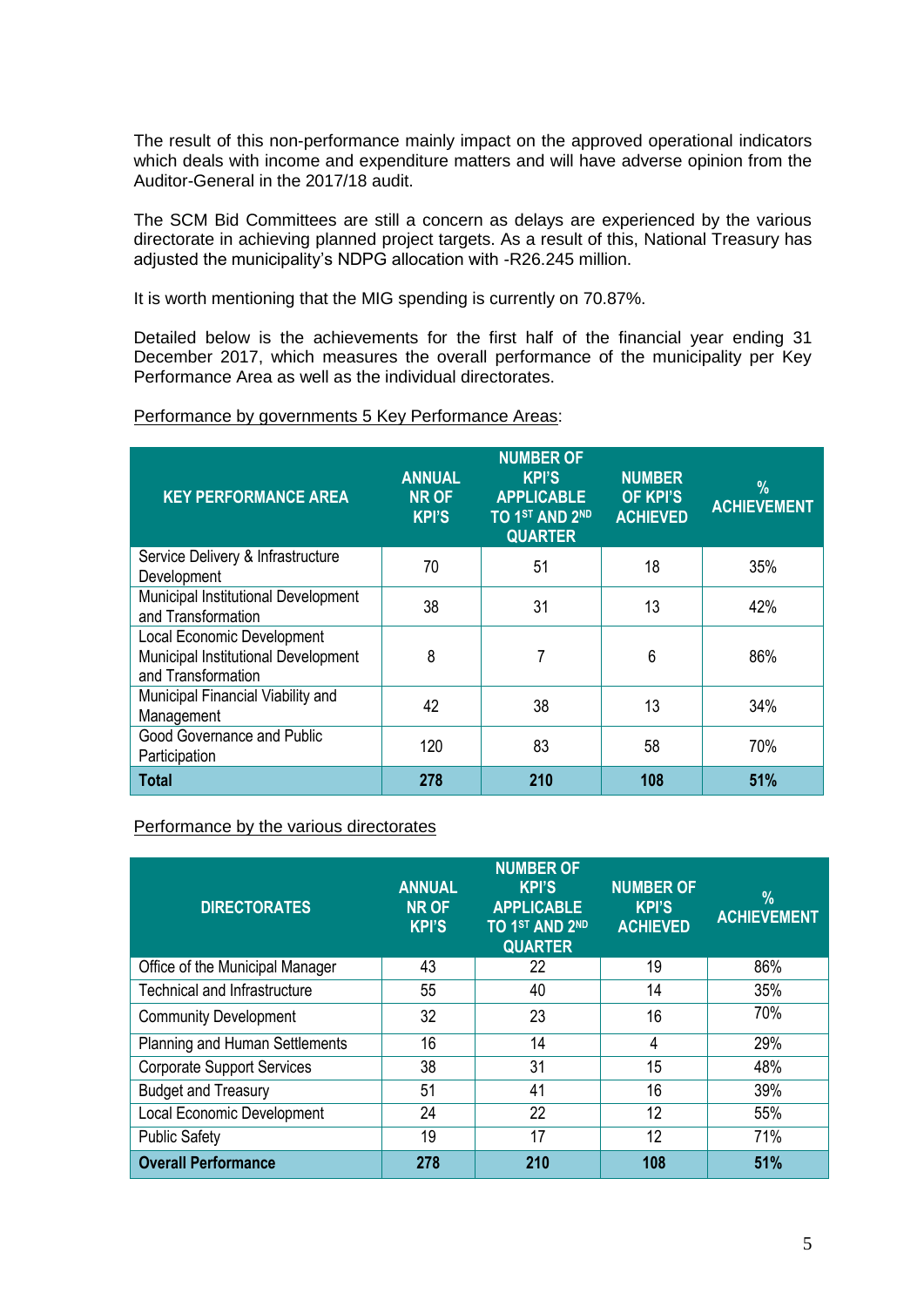

The municipality met 51% - 108 out of the applicable 210 KPI's for the period 1 July 2017 to 31 December 2017.

The remainder of the KPI's 68 on the SDBIP out of the total number of 278 KPI's are not applicable for this period and will be reported on in quarters 3 and 4 when they are due.

49% (102 of 210) KPI targets were not achieved as at 31 December 2018.

The 2017/18 SDBIP includes the performance comments and corrective measures indicated for targets not achieved. (Annexure "B").

## **5. COMMENTS ON AUDITOR-GENERAL'S OPINION ON FINANCIAL PERFORMANCE - 2016/17**

The 2016/17 period under review was still part of a period of change. This included a new council, appointment of Municipal Manager and Chief Financial Officer while the administration team (S139(b)) have disengaged. There were still major gaps regarding the vacant section 56 posts, as well as the vacant deputy directors posts in the finance department.

We have managed this with the available resources and the municipality had a dedicated team that put in a lot of hard work and effort into delivering a set of AFS that is credible. The MM also took great responsibility in making sure that all departments attended the regular audit readiness and audit steering committee meetings to ensure that the best possible audit outcome could be achieved.

As always it is important for the municipality to have a mutual benefitting relationship with the Auditor- General. This year we again had a good working relationship with the Auditor-General and we believe we have used all our available resources to address their requests and findings in a timeous manner. We also appreciated their flexibility when we requested additional time to respond as well as their advice where given.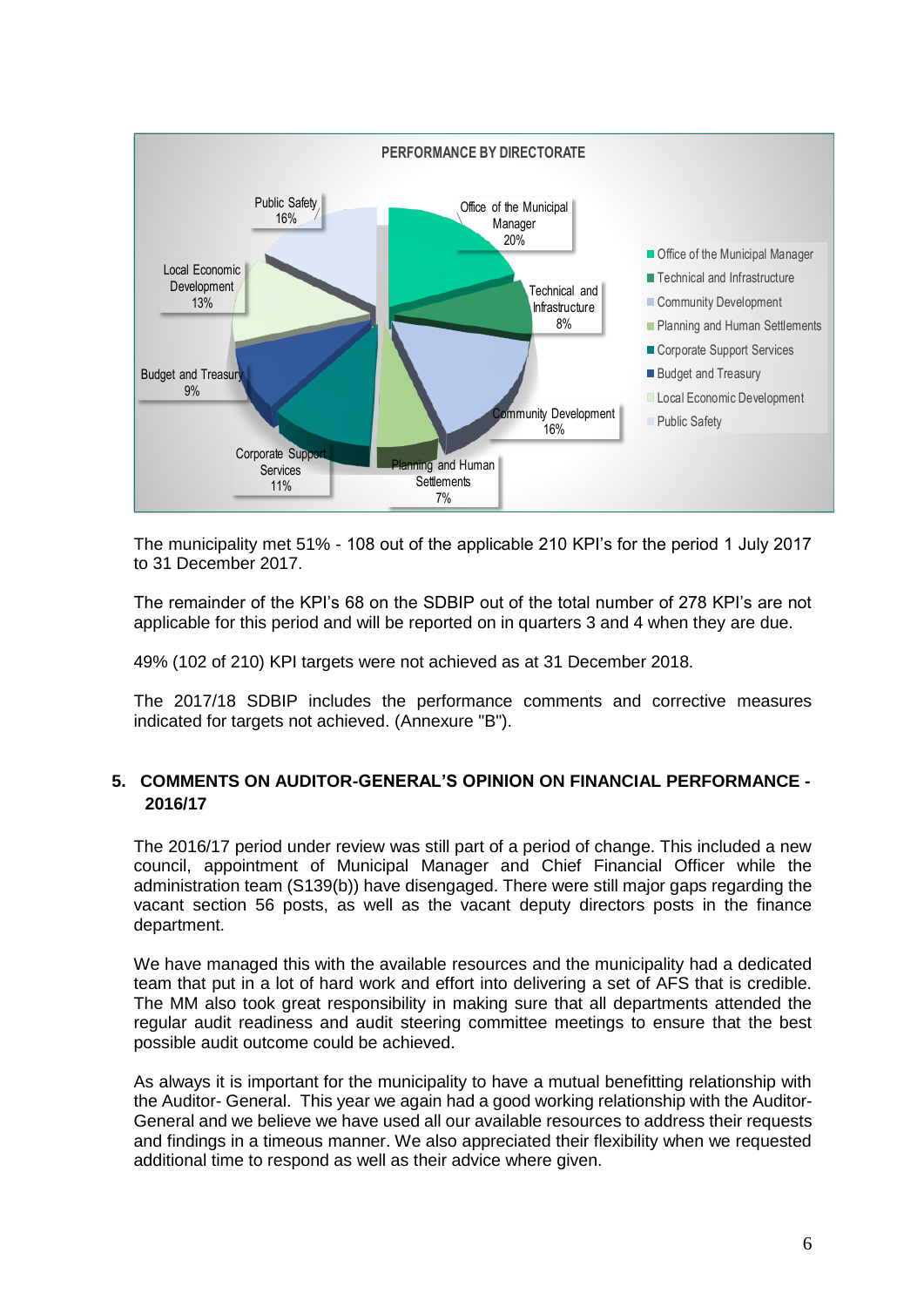There is only one item that was raised that led to a qualified audit opinion. The Auditor-General identified certain transactions that they deemed should have been included in the irregular expenditure register that had to be disclosed in the notes to the financial statements. This related to the fact that the municipality did not always have the required minimum number of senior managers participating in the bid adjudication processes. This was due to the fact mentioned above that there were vacant Section 56 positions. The municipality did though make sure that senior officials were selected with the necessary competence to the committee to ensure service delivery. To address this issue requires inclusion thereof in the register while the appointment of the section 56 managers will address the irregularity.

Other issues raised by the Auditor-General as matters of emphasis has been analysed to establish its root causes and to come up with corrective action plans. Determined correctives are both short and medium term in nature. Increased effort will ensure that the intended objectives are achieved through regular and continuous progress reporting mechanisms.

It is the opinion of management that an unqualified audit opinion for 2017/18 is attainable with the continued support of all management and staff.

#### **6. COMMENTS ON AUDITOR-GENERAL'S OPINION ON PERFORMANCE MANAGEMENT - 2016/17**

Performance Management has received an unqualified audit opinion from the Auditor-General.

#### **7. PROPOSED ADJUSTMENTS**

After careful assessment, it is suggested that the following Key Performance Indicators be adjusted accordingly on the approved 2017/18 Service Delivery Budget and Implementation Plan.

KPI'S to be adjusted on the 2017/18 SDBIP are summarised in the following table: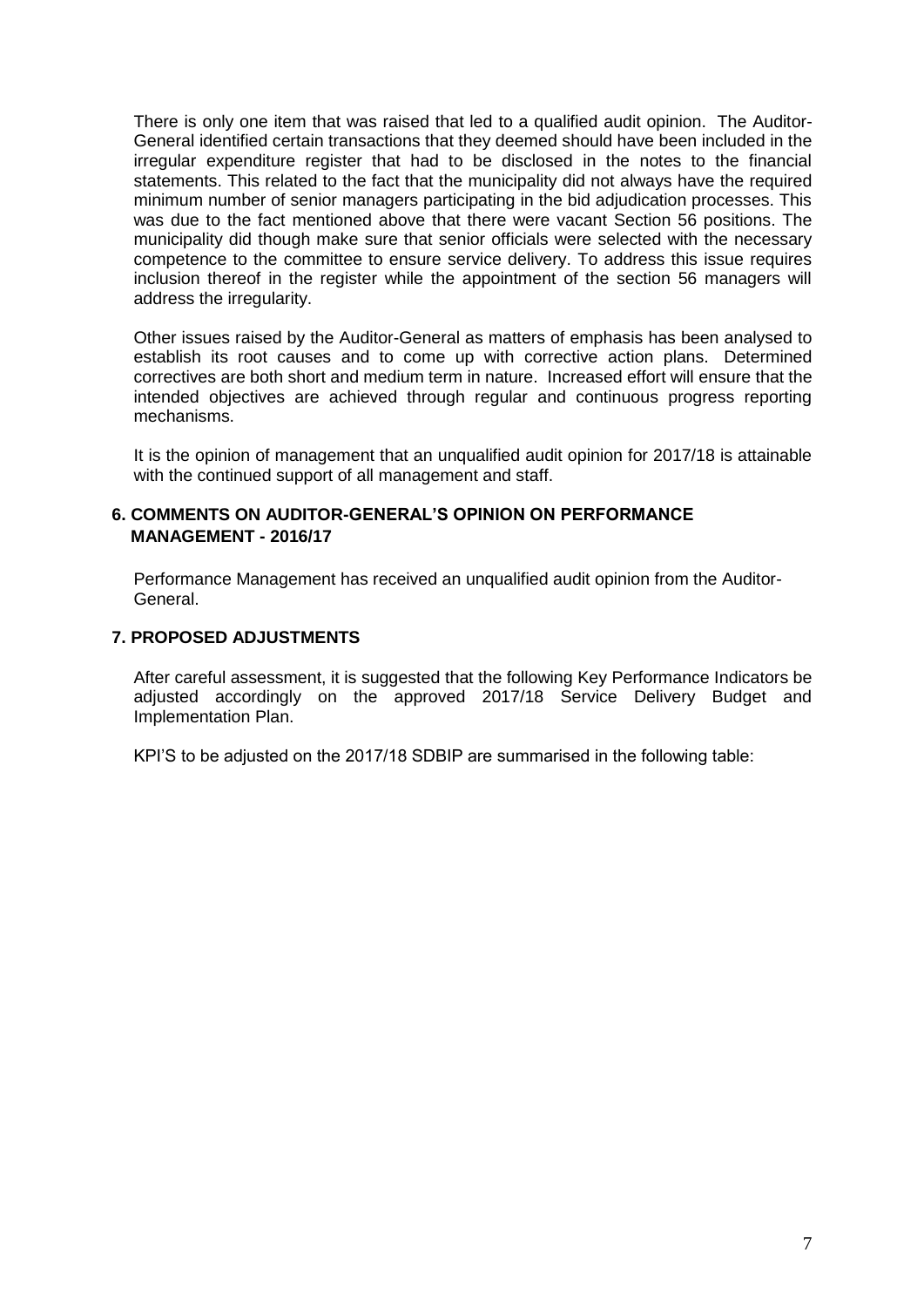# 1. **CURRENT APPROVED KEY PERFORMANCE INDICATORS 2017/18 SDBIP**

# *PROJECTS*

| <b>ITEM</b><br>NR.  | <b>IDP &amp;</b><br><b>BUDGET</b><br><b>LINKAGE /</b><br><b>PROJECT ID.</b> | <b>OBJECTIVE / KEY PERFORMANCE</b><br><b>INDICATORS (KPI) WITH ANNUAL</b><br><b>TARGET</b>                                                                                                              | <b>REASON AND SUGGESTIONS FOR</b><br><b>ADJUSTMENT</b>                                                                                                                                                                                                                                                                                                            | <b>ADJUSTED ANNUAL AND / OR</b><br><b>QUARTERLY TARGET</b>                                                                                                                                                                                                                                       | <b>ADJUSTE</b><br>D<br><b>AMOUNT</b> |  |  |  |  |
|---------------------|-----------------------------------------------------------------------------|---------------------------------------------------------------------------------------------------------------------------------------------------------------------------------------------------------|-------------------------------------------------------------------------------------------------------------------------------------------------------------------------------------------------------------------------------------------------------------------------------------------------------------------------------------------------------------------|--------------------------------------------------------------------------------------------------------------------------------------------------------------------------------------------------------------------------------------------------------------------------------------------------|--------------------------------------|--|--|--|--|
|                     | KEY PERFORMANCE AREA 1: SERVICE DELIVERY & INFRASTRUCTURE DEVELOPMENT       |                                                                                                                                                                                                         |                                                                                                                                                                                                                                                                                                                                                                   |                                                                                                                                                                                                                                                                                                  |                                      |  |  |  |  |
|                     |                                                                             | DIRECTORATE: TECHNICAL AND INFRASTRUCTURE                                                                                                                                                               |                                                                                                                                                                                                                                                                                                                                                                   |                                                                                                                                                                                                                                                                                                  |                                      |  |  |  |  |
| <b>SECTION: PMU</b> |                                                                             |                                                                                                                                                                                                         |                                                                                                                                                                                                                                                                                                                                                                   |                                                                                                                                                                                                                                                                                                  |                                      |  |  |  |  |
| PMU1                |                                                                             | Elevating one bulk water 2 Ml pressure<br>tower supplied for Alabama / Manzilpark<br>(Phase 3B) by June 2018 - R16 026 701                                                                              | Contractor way ahead of schedule due to the<br>increased resources on site. Description of<br>annual target is in terms of multi-year project<br>and not annual project. Description need to the<br>corrected. Annual and 3rd & 4th quarter targets to<br>be amended accordingly.                                                                                 | Constructing a 29 shaft lift in preparation<br>of one bulk water 2 Ml pressure tower in<br>Alabama / Manzilpark (Phase 3B) by<br><b>June 2018</b><br>3rd Q: 21 to 25 shaft lift<br>$4th Q$ : 26 - 29 Shaft lift - Project<br>completed                                                           | N/A                                  |  |  |  |  |
| PMU <sub>2</sub>    |                                                                             | Constructing one 2,5 km of 600mm<br>diameter uPVC pipeline for water supply<br>from Midvaal end point to Jouberton and<br>Alabama (Phase 1A) by June 2018 -<br>R <sub>26</sub> 160 454                  | Contractor way ahead of schedule due to the<br>increased resources on site. Project to finish<br>earlier than it was anticipated. Measurements of<br>project incorrect - should read as follows: 2,41<br>km of 800mm diameter oPVC and 0.09 km of<br>800mm diameter HDPE pipeline. Annual and 3rd<br>& 4 <sup>th</sup> quarter targets to be amended accordingly. | Constructing one 2,41 km of 800mm<br>diameter oPVC and 0.09 km of 800mm<br>diameter HDPE pipeline for water supply<br>from Midvaal end point to Jouberton and<br>Alabama (Phase 1A) by June 2018<br>3rd Q: 0.090km of 800mm diameter<br>HDPE Pipe Jacking.<br>4th Q: Project completed           | N/A                                  |  |  |  |  |
| PMU7                |                                                                             | Paving of 2.95 Km of roads by means of 80<br>DDZ interlocking paving blocks and storm-<br>water will be accommodated by means of<br>subsurface drainage as far as possible by<br>June 2018 - R8 891 003 | DLGHS requested sufficient technical<br>information continuously hence the delay in the<br>MIG approval. Tender closing date 16 January<br>2018. Description of annual target is in terms of<br>multi-year project and not annual project.<br>Description need to the corrected. Annual and<br>3rd & 4th quarter targets to be amended<br>accordingly.            | Constructing an of roadbed and subbase<br>layers for Lepeolwane (0.808km) and<br>Monare (0.912km) street in Kanana<br>(ward 26 & 27) by June 2018<br>3rd Q: Site establishment, clear and grub<br>and locating existing services.<br>4th Q: Construction of 1.712 km of road<br>bed, and subbase | N/A                                  |  |  |  |  |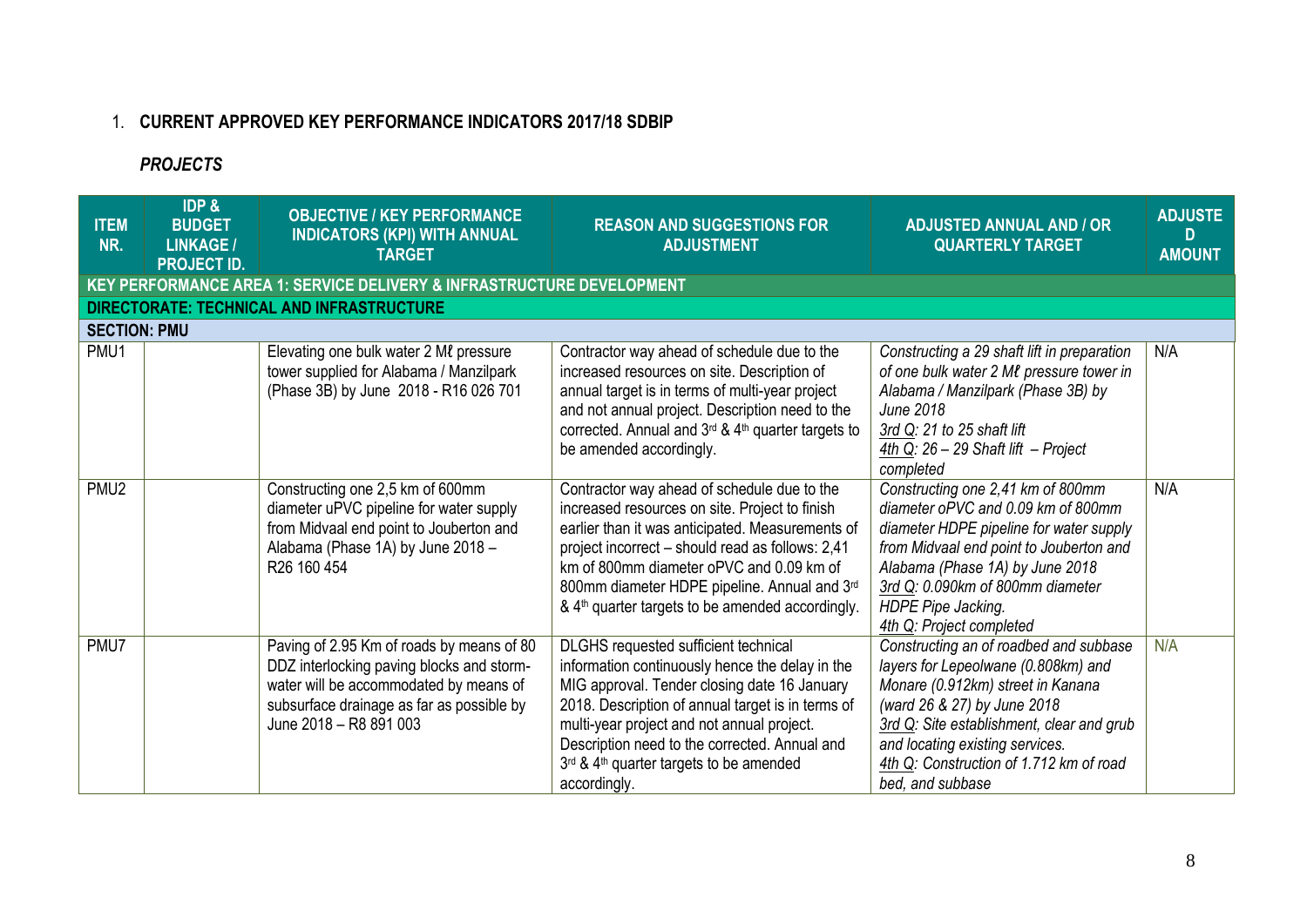| <b>ITEM</b><br>NR.  | <b>IDP &amp; BUDGET</b><br><b>LINKAGE /</b><br><b>PROJECT ID.</b> | <b>OBJECTIVE / KEY PERFORMANCE</b><br><b>INDICATORS (KPI) WITH ANNUAL</b><br><b>TARGET</b>                                                                                                                                                                                                                                                                                                                                                                              | <b>REASON AND SUGGESTIONS FOR</b><br><b>ADJUSTMENT</b>                                                                                                                                              | <b>ADJUSTED ANNUAL AND / OR</b><br><b>QUARTERLY TARGET</b>                                                                                                                                                                                                                                                                                                                                                                                                                            | <b>ADJUSTED</b><br><b>AMOUNT</b> |
|---------------------|-------------------------------------------------------------------|-------------------------------------------------------------------------------------------------------------------------------------------------------------------------------------------------------------------------------------------------------------------------------------------------------------------------------------------------------------------------------------------------------------------------------------------------------------------------|-----------------------------------------------------------------------------------------------------------------------------------------------------------------------------------------------------|---------------------------------------------------------------------------------------------------------------------------------------------------------------------------------------------------------------------------------------------------------------------------------------------------------------------------------------------------------------------------------------------------------------------------------------------------------------------------------------|----------------------------------|
|                     |                                                                   | <b>KEY PERFORMANCE AREA 1: SERVICE DELIVERY &amp; INFRASTRUCTURE DEVELOPMENT</b>                                                                                                                                                                                                                                                                                                                                                                                        |                                                                                                                                                                                                     |                                                                                                                                                                                                                                                                                                                                                                                                                                                                                       |                                  |
|                     |                                                                   | DIRECTORATE: TECHNICAL AND INFRASTRUCTURE                                                                                                                                                                                                                                                                                                                                                                                                                               |                                                                                                                                                                                                     |                                                                                                                                                                                                                                                                                                                                                                                                                                                                                       |                                  |
| <b>SECTION: PMU</b> |                                                                   |                                                                                                                                                                                                                                                                                                                                                                                                                                                                         |                                                                                                                                                                                                     |                                                                                                                                                                                                                                                                                                                                                                                                                                                                                       |                                  |
| PMU3                |                                                                   | Upgrading of 600 mm uPVC outfall sewer<br>line with a total length of about 800 m, and<br>for 200mm diameter uPVC linking<br>/connection line for the existing sewer<br>network to the new proposed outfall line,<br>with a total length of about 331 m.<br>Contraction of nine 1 000 mm Concrete<br>Manholes and ten 1 250 mm concrete<br>manholes and connection to the waste<br>water treatment plant in Alabama /<br>Jouberton ext. 19 by June 2018 -<br>R3 251 022 | Project re-advertised due to tender conditions not<br>met by bidders. Appointment still to be finalised.<br>3rd & 4 <sup>th</sup> quarter targets to be amended<br>accordingly.                     | 3rd Q: Excavation, laying and back filling<br>of 0.4km (length) of 600 mm diameter<br>uPVC pipeline. Construction of nine<br>1000 mm (depth) concrete manholes<br>4th Q: Excavation, laying and back filling<br>of 0.4km (length) of 600 mm diameter<br>uPVC pipeline (total 0.8km);<br>Construction of $4 \times 1000$ mm (depth)<br>concrete manholes, $10 \times 1250$ mm<br>(depth) concrete manholes and<br>connection to the waste water treatment<br>plant. Project completed. | N/A                              |
| PMU4                |                                                                   | Installing a 1.3km of 250mm diameter uPVC<br>main outfall sewer line, 17km of 160mm<br>diameter sewer network lines, 5.2 km of<br>110mm diameter house connections, 119<br>manholes and upgrading of existing tralie<br>pump stations for the sewer network in<br>Khuma Proper (North East) by June 2018 -<br>R4 233 207                                                                                                                                                | Description of annual target is in terms of multi-<br>year project and not annual project. Description<br>need to the corrected. Annual and 3rd & 4th quarter<br>targets to be amended accordingly. | Installing a 6.618km (160mm to 250mm<br>diameter) uPVC sewer network lines;<br>8.5km of 110mm diameter house<br>connections, 132 manholes and<br>upgrading of one existing tralie pump<br>station for the sewer network in Khuma<br>Proper (North East) by June 2018.<br>3rd Q: Laying of 0.478km of 250mm<br>diameter uPVC outfall sewer line. 8.5km<br>house connections. 13 Manholes<br>constructed.<br>4th Q: Testing of sewer lines - Project<br>completed                       | N/A                              |
| PMU <sub>13</sub>   |                                                                   | Construction of an Open air amphitheatre<br>and play park by June 2018 - R6 651 001                                                                                                                                                                                                                                                                                                                                                                                     | Project to be implemented in 2018/2019 FY. KPI<br>to be removed from the SDBIP                                                                                                                      | Removed                                                                                                                                                                                                                                                                                                                                                                                                                                                                               | R <sub>0</sub>                   |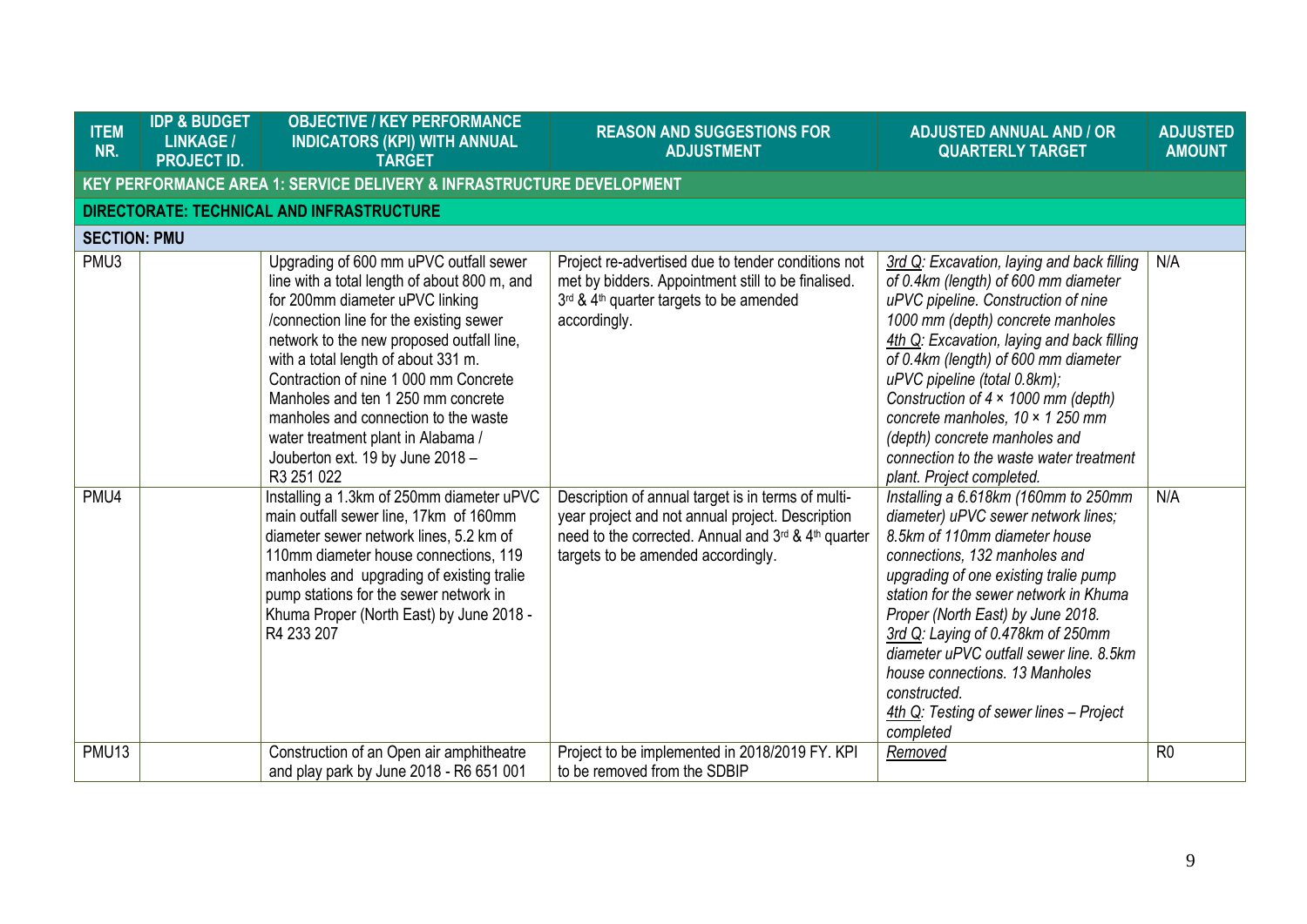| <b>ITEM</b><br>NR.  | <b>IDP &amp; BUDGET</b><br><b>LINKAGE /</b><br><b>PROJECT ID.</b> | <b>OBJECTIVE / KEY PERFORMANCE</b><br><b>INDICATORS (KPI) WITH ANNUAL</b><br><b>TARGET</b>                                                                                                                                            | <b>REASON AND SUGGESTIONS FOR</b><br><b>ADJUSTMENT</b>                                                                                                                                                                           | <b>ADJUSTED ANNUAL AND / OR</b><br><b>QUARTERLY TARGET</b>                                                                                                                                                                                                                                                                                                                                                                                       | <b>ADJUSTED</b><br><b>AMOUNT</b> |
|---------------------|-------------------------------------------------------------------|---------------------------------------------------------------------------------------------------------------------------------------------------------------------------------------------------------------------------------------|----------------------------------------------------------------------------------------------------------------------------------------------------------------------------------------------------------------------------------|--------------------------------------------------------------------------------------------------------------------------------------------------------------------------------------------------------------------------------------------------------------------------------------------------------------------------------------------------------------------------------------------------------------------------------------------------|----------------------------------|
|                     |                                                                   | KEY PERFORMANCE AREA 1: SERVICE DELIVERY & INFRASTRUCTURE DEVELOPMENT                                                                                                                                                                 |                                                                                                                                                                                                                                  |                                                                                                                                                                                                                                                                                                                                                                                                                                                  |                                  |
|                     |                                                                   | DIRECTORATE: TECHNICAL AND INFRASTRUCTURE                                                                                                                                                                                             |                                                                                                                                                                                                                                  |                                                                                                                                                                                                                                                                                                                                                                                                                                                  |                                  |
| <b>SECTION: PMU</b> |                                                                   |                                                                                                                                                                                                                                       |                                                                                                                                                                                                                                  |                                                                                                                                                                                                                                                                                                                                                                                                                                                  |                                  |
| PMU <sub>5</sub>    |                                                                   | Paving of 1.03km taxi route and<br>constructing 1.03km of storm-water<br>drainage in Tigane (Phase 8B) at M<br>Angelo, N Nduma, P Kaseeme, A<br>Lembede, M Luther, S Plaatjie, J Dube and<br>Malolo streets by June 2018 - R4 003 557 | Delay in the appointment of the consultant for<br>development of designs. Street names incorrect<br>and need to be amended according to MIG<br>business plan. Annual and 3rd & 4th quarter<br>targets to be amended accordingly. | Paving of 1.03km taxi route and<br>constructing 1.03km of storm-water<br>drainage in Tigane (Phase 8B) at M<br>Angelo (0.356km), Pixley (0.260km), Dr<br>Xuma (0.262km), J Dube (0.165km),<br>Malolo (0.263km) streets by June 2018<br>3rd Q: Site establishment, clear and<br>grub and locating existing services.<br>Construction of 1.03km of road bed, sub<br>base and base.<br>4th Q: Laying of 1.03km paving bricks.<br>Project completed. | N/A                              |
| PMU <sub>6</sub>    |                                                                   | Paving of 1.191 km taxi route and<br>constructing 1.191 km of storm-water<br>drainage in Khuma (Phase 8B) at<br>Mguduza, Bafokeng and Masalele streets<br>by June 2018 - R3 166 959                                                   | Delay in the appointment of the consultant for<br>development of designs. Street names incorrect<br>and need to be amended according to MIG<br>business plan. Annual and 3rd & 4th quarter<br>targets to be amended accordingly. | Paving of 1.191 km taxi route and<br>constructing 1.191 km of storm-water<br>drainage in Khuma (Phase 8B) at<br>Ngunduza (0.528km), Bafokeng /<br>Maselesa (0.616km) streets by June<br>2018<br>3rd Q: Site establishment, clear and<br>grub and locating existing services.<br>Construction of 1.191km of road bed,<br>sub-base, base<br>4th Q: Laying of 1.191km paving bricks.<br>Project completed.                                          | N/A                              |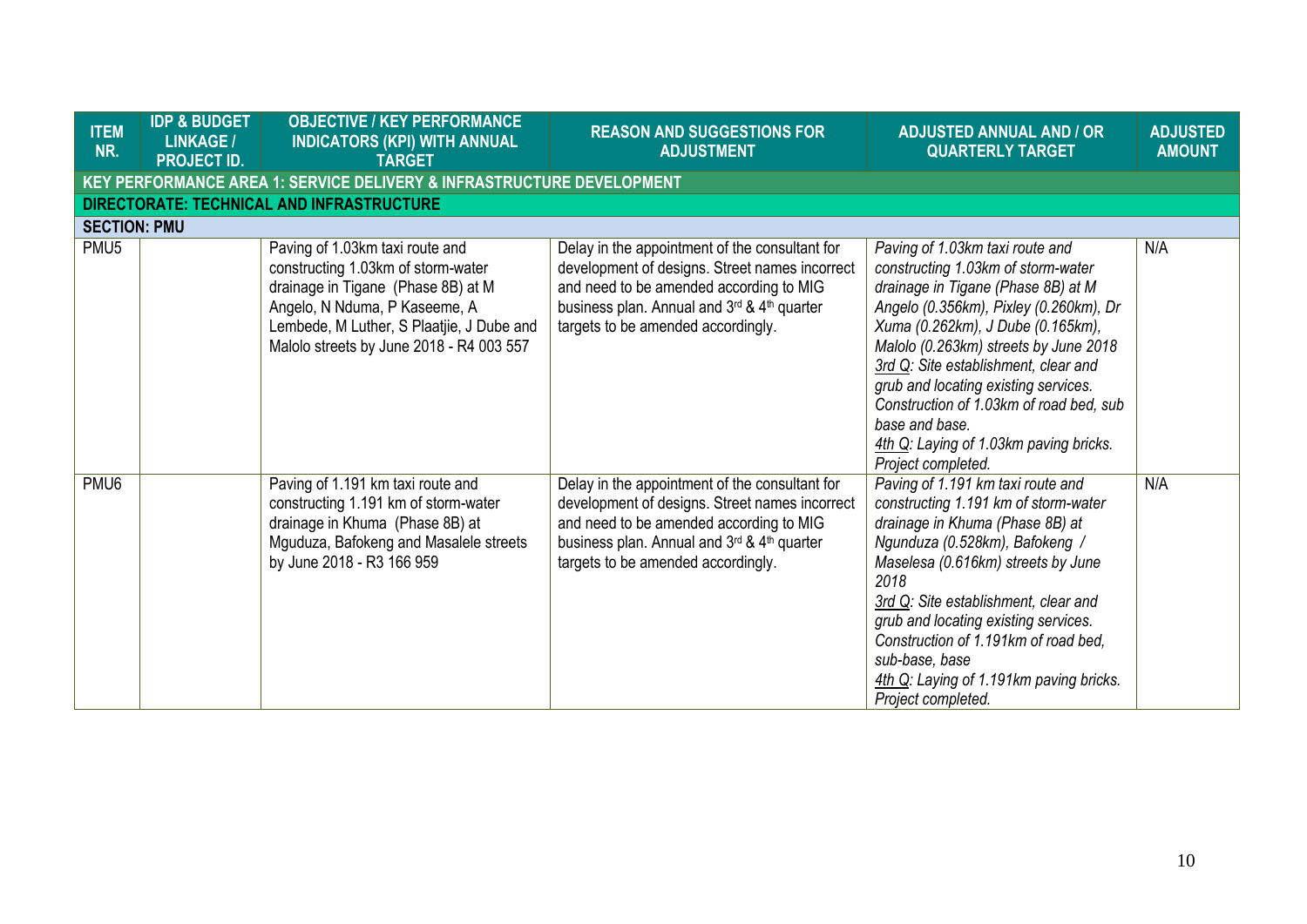| <b>ITEM</b><br>NR.  | <b>IDP &amp; BUDGET</b><br><b>LINKAGE /</b><br><b>PROJECT ID.</b> | <b>OBJECTIVE / KEY PERFORMANCE</b><br><b>INDICATORS (KPI) WITH ANNUAL</b><br><b>TARGET</b>                                                                                                                                                                                                                                                                                                                                                                     | <b>REASON AND SUGGESTIONS FOR</b><br><b>ADJUSTMENT</b>                                                                                                                                                                                                                                                                               | <b>ADJUSTED ANNUAL AND / OR</b><br><b>QUARTERLY TARGET</b>                                                                                                                                                                                                                                                       | <b>ADJUSTED</b><br><b>AMOUNT</b> |
|---------------------|-------------------------------------------------------------------|----------------------------------------------------------------------------------------------------------------------------------------------------------------------------------------------------------------------------------------------------------------------------------------------------------------------------------------------------------------------------------------------------------------------------------------------------------------|--------------------------------------------------------------------------------------------------------------------------------------------------------------------------------------------------------------------------------------------------------------------------------------------------------------------------------------|------------------------------------------------------------------------------------------------------------------------------------------------------------------------------------------------------------------------------------------------------------------------------------------------------------------|----------------------------------|
|                     |                                                                   | KEY PERFORMANCE AREA 1: SERVICE DELIVERY & INFRASTRUCTURE DEVELOPMENT                                                                                                                                                                                                                                                                                                                                                                                          |                                                                                                                                                                                                                                                                                                                                      |                                                                                                                                                                                                                                                                                                                  |                                  |
|                     |                                                                   | DIRECTORATE: TECHNICAL AND INFRASTRUCTURE                                                                                                                                                                                                                                                                                                                                                                                                                      |                                                                                                                                                                                                                                                                                                                                      |                                                                                                                                                                                                                                                                                                                  |                                  |
| <b>SECTION: PMU</b> |                                                                   |                                                                                                                                                                                                                                                                                                                                                                                                                                                                |                                                                                                                                                                                                                                                                                                                                      |                                                                                                                                                                                                                                                                                                                  |                                  |
| PMU8                |                                                                   | Constructing a series of buildings, pavilion,<br>multipurpose hall, care taker quarters and<br>the guardhouse, Building of a series of<br>sports fields namely; artificial solver fields,<br>tennis courts, volley ball field, netball field<br>and basketball, all weather courts. A<br>concrete palisade fence will be built around<br>the field as a boundary and there will be<br>one controlled access to the sport complex<br>by June 2018 - R10 951 678 | Project will not be completed on time due to<br>delays in the procurement of the contractor.<br>Description of annual target is in terms of multi-<br>year project and not annual project. Description<br>need to the corrected. Annual and 3rd & 4th<br>quarter targets to be amended accordingly.                                  | Constructing a foundation of a multi-<br>purpose hall at the Khuma Sports<br>Complex according to the annual<br>business plan by June 2018<br>3rd Q: Appointment of the contractor<br>and site establishment<br>4th Q: Clear and grub and locating<br>existing service. Earth works platforms<br>and foundations | N/A                              |
| PMU9                |                                                                   | Construction of infrastructure that<br>comprises of roads and storm-water,<br>intersections, underground water and<br>sewer reticulation, street lighting, rand<br>landscaping by June 2018 - R38 891 844                                                                                                                                                                                                                                                      | KPI to be amended in line with the "smart"<br>principle, as suggested by the Office of the<br>Auditor General. Annual target to be amended<br>accordingly. NDPG grant was re-adjusted by NT<br>(R26.245 million taken).                                                                                                              | Constructing of central activity spine<br>infrastructure in Jouberton ext. 19 that<br>comprises of roads (0.885km) and<br>storm-water (1.3km), intersections (3),<br>underground water (0.980km) and sewer<br>reticulation (2.150km), street lighting<br>(0.885km), land landscaping by June<br>2018             | R38 180 000                      |
| <b>PMU10</b>        |                                                                   | Construction of a new Taxi Facility at the<br>NDPG precint that includes the following:<br>ablution blocks, car wash, tower, public<br>square, landscaping, offices, and parking<br>bays by June 2018 - R24 685 059                                                                                                                                                                                                                                            | Delayed in appointment of the consultant due to<br>re-advertisement in the first quarter. Description<br>of annual target is in terms of multi-year project<br>and not annual project. NDPG grant was re-<br>adjusted by NT (R26.245 million taken). Annual<br>and $3^{rd}$ & $4^{th}$ quarter targets to be amended<br>accordingly. | Procuring a contractor for a new taxi<br>facility in Jouberton ext. 19 by June<br>2018<br>3rd Q: Contractor Procurement<br>4th Q: Appointment of the Contractor                                                                                                                                                  | R760 000                         |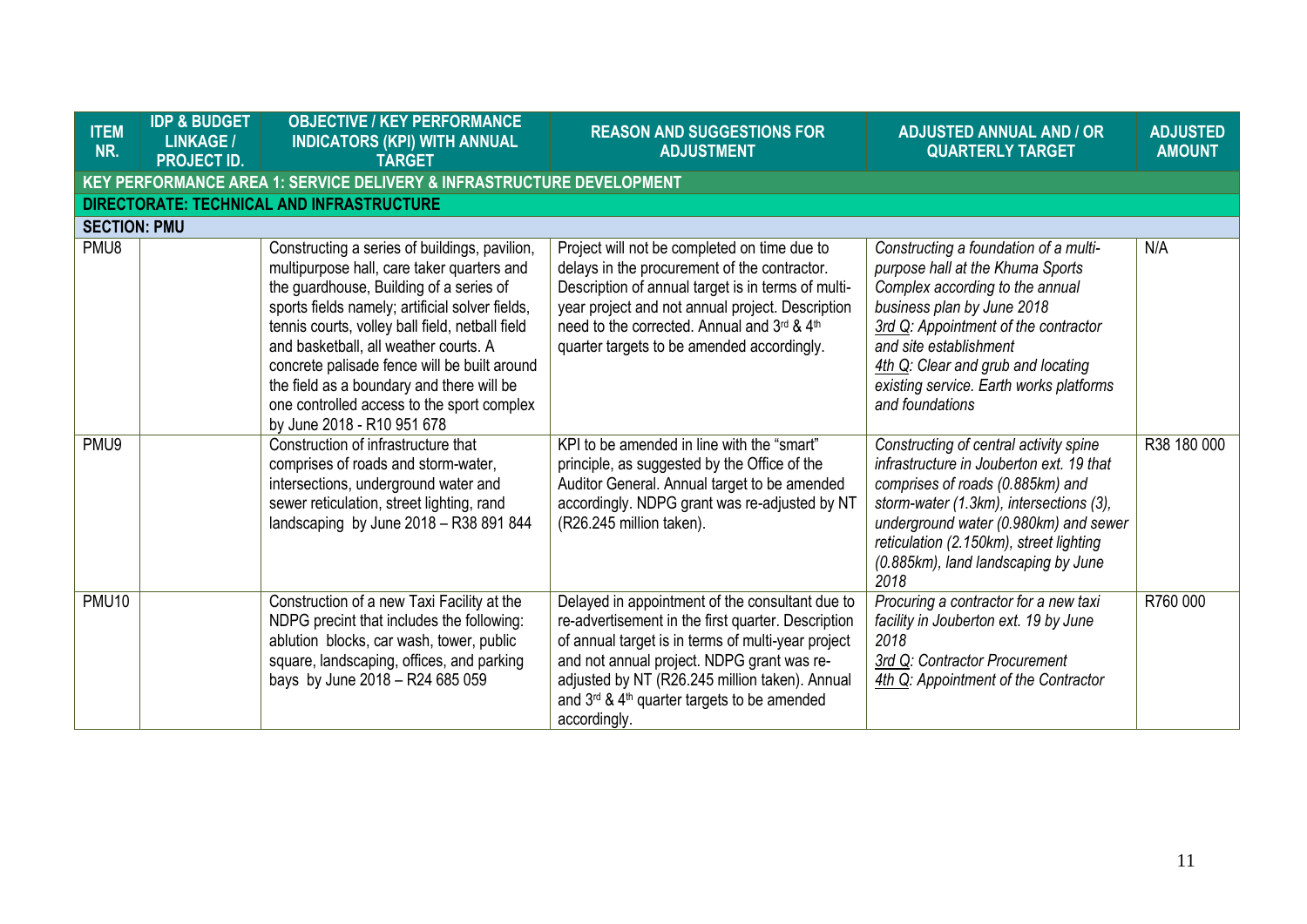| <b>ITEM</b><br>NR.  | <b>IDP &amp; BUDGET</b><br><b>LINKAGE /</b><br><b>PROJECT ID.</b> | <b>OBJECTIVE / KEY PERFORMANCE</b><br><b>INDICATORS (KPI) WITH ANNUAL</b><br><b>TARGET</b>                                                                                                                                                                                                    | <b>REASON AND SUGGESTIONS FOR</b><br><b>ADJUSTMENT</b>                                                                                                                                                                                                                                                                                                       | <b>ADJUSTED ANNUAL AND / OR</b><br><b>QUARTERLY TARGET</b>                                                                                                                                                                                                                                                                                           | <b>ADJUSTED</b><br><b>AMOUNT</b> |  |  |  |
|---------------------|-------------------------------------------------------------------|-----------------------------------------------------------------------------------------------------------------------------------------------------------------------------------------------------------------------------------------------------------------------------------------------|--------------------------------------------------------------------------------------------------------------------------------------------------------------------------------------------------------------------------------------------------------------------------------------------------------------------------------------------------------------|------------------------------------------------------------------------------------------------------------------------------------------------------------------------------------------------------------------------------------------------------------------------------------------------------------------------------------------------------|----------------------------------|--|--|--|
|                     |                                                                   | <b>KEY PERFORMANCE AREA 1: SERVICE DELIVERY &amp; INFRASTRUCTURE DEVELOPMENT</b>                                                                                                                                                                                                              |                                                                                                                                                                                                                                                                                                                                                              |                                                                                                                                                                                                                                                                                                                                                      |                                  |  |  |  |
|                     |                                                                   | <b>DIRECTORATE: TECHNICAL AND INFRASTRUCTURE</b>                                                                                                                                                                                                                                              |                                                                                                                                                                                                                                                                                                                                                              |                                                                                                                                                                                                                                                                                                                                                      |                                  |  |  |  |
| <b>SECTION: PMU</b> |                                                                   |                                                                                                                                                                                                                                                                                               |                                                                                                                                                                                                                                                                                                                                                              |                                                                                                                                                                                                                                                                                                                                                      |                                  |  |  |  |
| PMU11               |                                                                   | Civil and electrical services forming part of<br>the Activity Spine, access road to taxi rank<br>and refurbishment and beautification of a<br>portion of Jabulani Street (from Tower mall<br>entrance to intersection of Tarentaal Street<br>and Jubulani Street by June 2018 - R9<br>423 097 | Delayed in appointment of the consultant due to<br>re-advertisement in the first quarter. Description<br>of annual target is in terms of multi-year project<br>and not annual project. Description need to the<br>corrected. NDPG grant was re-adjusted by NT<br>(R26.245 million taken). Annual and 3rd & 4th<br>quarter targets to be amended accordingly. | Designing bulk infrastructure services<br>(civil, mechanical and electrical) in<br>Jouberton ext. 19 precint, procuring a<br>turnkey contractor and site<br>establishment by June 2018<br>3rd Q: Detailed designs submitted for<br>approval<br>4th Q: Site establishment                                                                             | R6 350 896                       |  |  |  |
| <b>PMU12</b>        |                                                                   | Developing a high level concept plan for<br>pedestrian-friendly interchange zone and<br>defining a pedestrian network offering<br>improved connectivity between the hub and<br>its local area and with the hub by June<br>$2018 - R2000000$                                                   | Delayed in appointment of the consultant due to<br>re-advertisement in the first quarter. Description<br>of annual target is in terms of multi-year project<br>and not annual project. Description need to the<br>corrected. NDPG grant was re-adjusted by NT<br>(R26.245 million taken). Annual and 3rd & 4th<br>quarter targets to be amended accordingly. | Designing of the remainder of the<br>internal infrastructure services (roads,<br>storm-water, water, sanitation,<br>streetlights and landscaping) in Alabama<br>/Jouberton ext. 19 precint and<br>procurement of a turnkey contractor by<br><b>June 2018</b><br>3rd Q: Detailed designs to be submitted<br>for approval<br>4th Q: Site establishment | R <sub>2</sub> 753 060           |  |  |  |
|                     | <b>SECTION: Community Facilities (Library)</b>                    |                                                                                                                                                                                                                                                                                               |                                                                                                                                                                                                                                                                                                                                                              |                                                                                                                                                                                                                                                                                                                                                      |                                  |  |  |  |
| CF <sub>1</sub>     | N/A                                                               | Improving shortcomings at various libraries<br>according to the approved project business<br>plan by June 2018                                                                                                                                                                                | KPI to be amended in line with the "smart"<br>principle, as suggested by the Office of the<br><b>Auditor General</b>                                                                                                                                                                                                                                         | Improving library services in terms of<br>operational and capital activities at all 12<br>libraries according to the approved<br>project business plan by June 2018                                                                                                                                                                                  | R400 000                         |  |  |  |
| CF <sub>2</sub>     | N/A                                                               | Improving supplementary library services<br>according to the approved project business<br>plan by June 2018- R800 000                                                                                                                                                                         | KPI to be amended in line with the "smart"<br>principle, as suggested by the Office of the<br><b>Auditor General</b>                                                                                                                                                                                                                                         | Improving shortcoming (replacement of<br>carpets & chairs, repair central cooling<br>system etc.) at Klerksdorp Library<br>according to the approved project<br>business plan by June 2018                                                                                                                                                           | R800 000                         |  |  |  |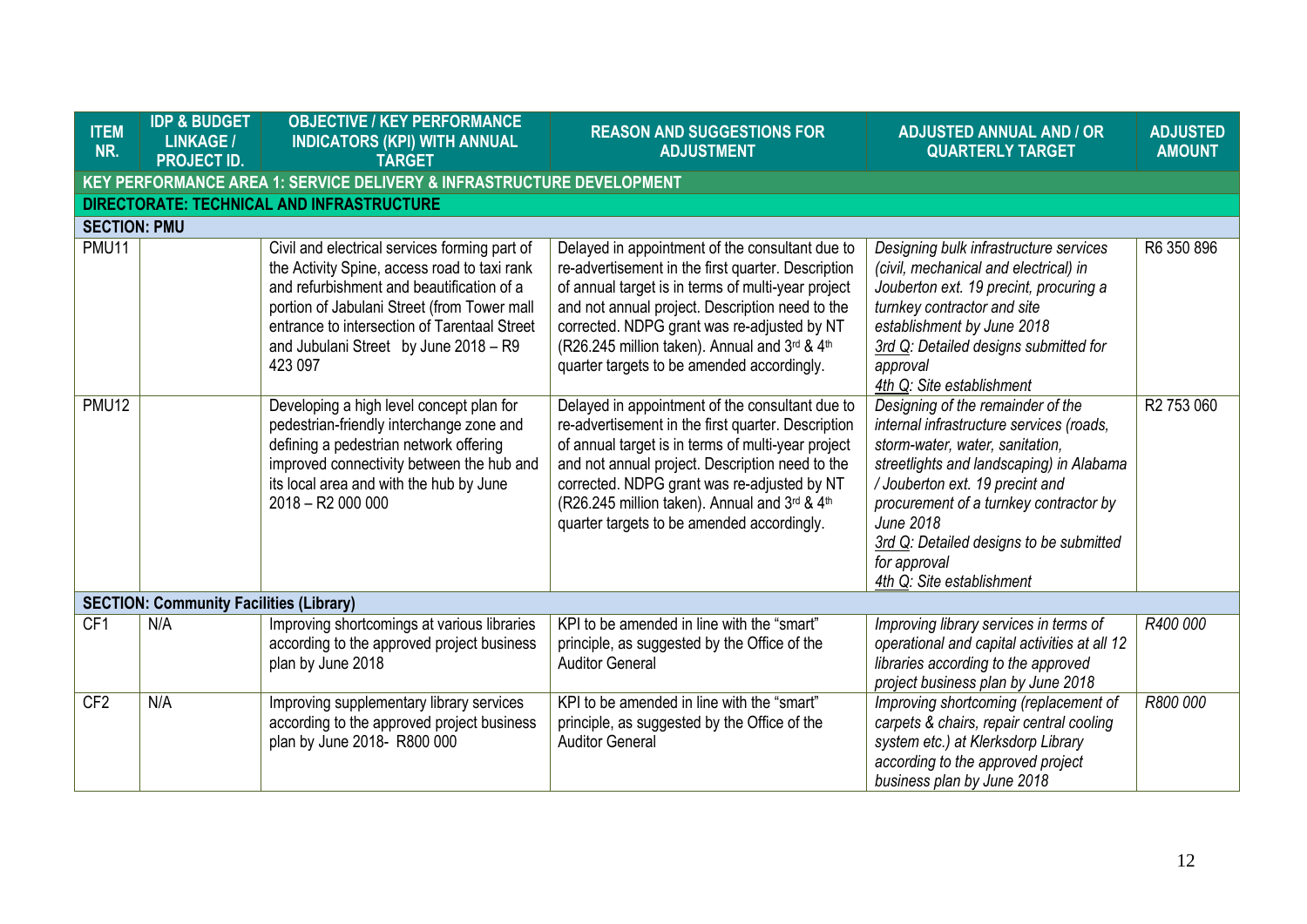# *OPERATIONAL*

| <b>ITEM</b><br>NR. | <b>IDP &amp; BUDGET</b><br><b>LINKAGE /</b><br><b>PROJECT ID.</b> | <b>OBJECTIVE / KEY PERFORMANCE</b><br><b>INDICATORS (KPI) WITH ANNUAL</b><br><b>TARGET</b>                                                            | <b>REASON AND SUGGESTIONS FOR</b><br><b>ADJUSTMENT</b>                                                                                                                                                                                                                                                                                                             | <b>ADJUSTED ANNUAL AND / OR</b><br><b>QUARTERLY TARGET</b>                                                                                                                         | <b>ADJUSTED</b><br><b>AMOUNT</b> |
|--------------------|-------------------------------------------------------------------|-------------------------------------------------------------------------------------------------------------------------------------------------------|--------------------------------------------------------------------------------------------------------------------------------------------------------------------------------------------------------------------------------------------------------------------------------------------------------------------------------------------------------------------|------------------------------------------------------------------------------------------------------------------------------------------------------------------------------------|----------------------------------|
|                    |                                                                   | KEY PERFORMANCE AREA 1: SERVICE DELIVERY & INFRASTRUCTURE DEVELOPMENT                                                                                 |                                                                                                                                                                                                                                                                                                                                                                    |                                                                                                                                                                                    |                                  |
|                    |                                                                   | DIRECTORATE: TECHNICAL AND INFRASTRUCTURE                                                                                                             |                                                                                                                                                                                                                                                                                                                                                                    |                                                                                                                                                                                    |                                  |
|                    | <b>SECTION: Roads</b>                                             |                                                                                                                                                       |                                                                                                                                                                                                                                                                                                                                                                    |                                                                                                                                                                                    |                                  |
| <b>R&amp;S2</b>    | 2040051053645                                                     | Developing of RSMP (Roads and Storm-<br>Water Master Plan) to be approved by<br>Council by June 2018 - R1 000 000                                     | Due to the fact that the Specification Committee<br>still need to sit on the RSMP specifics the<br>tender will only be advertised in the 3rd quarter<br>with the possibility of appointing a service<br>provider in the 4 <sup>th</sup> quarter. The scope will not be<br>reached by June 2018. Annual and 3rd & 4th<br>quarter targets to be amended accordingly. | Appointing a service provider to develop<br>1 RSMP (Roads and Storm-Water<br>Master Plan) for Council by June 2018<br>3rd Q: SCM process<br>4th Q: Appointment of service provider | N/A                              |
|                    |                                                                   | <b>SECTION: Electrical and Mechanical Engineering</b>                                                                                                 |                                                                                                                                                                                                                                                                                                                                                                    |                                                                                                                                                                                    |                                  |
| ELE <sub>10</sub>  | N/A                                                               | Eliminating electricity losses from 25% to<br>24% by June 2018                                                                                        | The electricity losses at the end of the 2016/17<br>FY were 24%. KPI to be amended to 23%.<br>Annual and $3rd$ & 4 <sup>th</sup> quarter targets to be<br>amended accordingly.                                                                                                                                                                                     | Eliminating electricity losses from 24%<br>to 23% by June 2018<br>3rd Q: 23.5%<br>4th Q: 23%                                                                                       | N/A                              |
| ELE <sub>13</sub>  | N/A                                                               | Resolving at least 75% of all street lights<br>complaints in the Matlosana licensed area<br>(telephonic, written and verbal) received by<br>June 2018 | Non-availability of material in stores and<br>standing vehicles make it impossible to conduct<br>/ render a proper service delivery. Indicator to<br>be lowered. Annual and 3rd & 4th quarter targets<br>to be amended accordingly.                                                                                                                                | Resolving at least 50% of all street lights<br>complaints in the Matlosana licensed<br>area (telephonic, written and verbal)<br>received by June 2018<br>3rd Q: 50%<br>4th Q: 50%  | N/A                              |
| ELE <sub>17</sub>  | N/A                                                               | Collecting income from bulk connections<br>sales by June 2018 (To be ring fenced for<br>upgrading)                                                    | Section do not have control over sales of<br>electricity. KPI to be removed from the SDBIP                                                                                                                                                                                                                                                                         | Removed                                                                                                                                                                            | R <sub>0</sub>                   |
| ELE <sub>18</sub>  | N/A                                                               | Collecting income from spot fines on<br>electricity tampering by June 2018                                                                            | Section do not have control over spot fines on<br>electricity. KPI to be removed from the SDBIP                                                                                                                                                                                                                                                                    | <b>Removed</b>                                                                                                                                                                     | R <sub>0</sub>                   |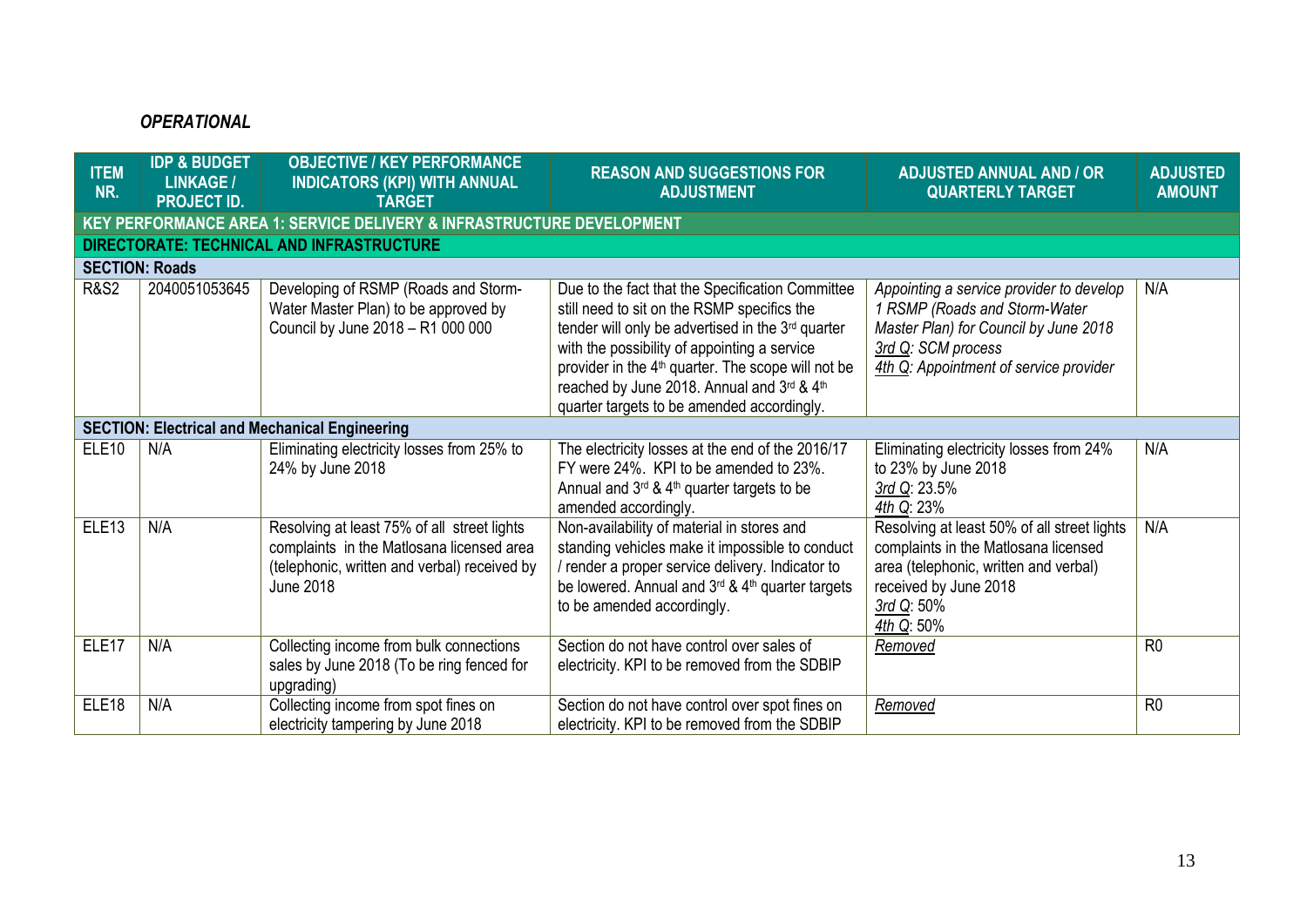| <b>ITEM</b><br>NR. | <b>IDP &amp; BUDGET</b><br><b>LINKAGE /</b><br><b>PROJECT ID.</b>     | <b>OBJECTIVE / KEY PERFORMANCE</b><br><b>INDICATORS (KPI) WITH ANNUAL</b><br><b>TARGET</b>                       | <b>REASON AND SUGGESTIONS FOR</b><br><b>ADJUSTMENT</b>                                                                                                                                                                                                                                                                         | <b>ADJUSTED ANNUAL AND / OR</b><br><b>QUARTERLY TARGET</b>                                                                                                                         | <b>ADJUSTED</b><br><b>AMOUNT</b> |  |  |  |  |
|--------------------|-----------------------------------------------------------------------|------------------------------------------------------------------------------------------------------------------|--------------------------------------------------------------------------------------------------------------------------------------------------------------------------------------------------------------------------------------------------------------------------------------------------------------------------------|------------------------------------------------------------------------------------------------------------------------------------------------------------------------------------|----------------------------------|--|--|--|--|
|                    | KEY PERFORMANCE AREA 1: SERVICE DELIVERY & INFRASTRUCTURE DEVELOPMENT |                                                                                                                  |                                                                                                                                                                                                                                                                                                                                |                                                                                                                                                                                    |                                  |  |  |  |  |
|                    |                                                                       | DIRECTORATE: TECHNICAL AND INFRASTRUCTURE                                                                        |                                                                                                                                                                                                                                                                                                                                |                                                                                                                                                                                    |                                  |  |  |  |  |
|                    |                                                                       | <b>SECTION: Electrical and Mechanical Engineering</b>                                                            |                                                                                                                                                                                                                                                                                                                                |                                                                                                                                                                                    |                                  |  |  |  |  |
| <b>ELE19</b>       | N/A                                                                   | Resolving 80% of all vehicles complaints<br>received by June 2018                                                | No orders to SP could be processed for 1 <sup>st</sup> half<br>of the financial year, due to non-functioning<br>Phoenix system. Will not reach an annual target<br>of 80 %. Target need to be lowered to 50%.<br>Annual and 3rd & 4 <sup>th</sup> quarter targets to be<br>amended accordingly.                                | Resolving 50% of all vehicles complaints<br>received by June 2018<br>3rd Q: 50%<br>4th Q: 50%                                                                                      | N/A                              |  |  |  |  |
|                    |                                                                       | <b>DIRECTORATE: PLANNING AND HUMAN SETTLEMENTS</b>                                                               |                                                                                                                                                                                                                                                                                                                                |                                                                                                                                                                                    |                                  |  |  |  |  |
|                    | <b>SECTION: Human Settlements</b>                                     |                                                                                                                  |                                                                                                                                                                                                                                                                                                                                |                                                                                                                                                                                    |                                  |  |  |  |  |
| HP1                |                                                                       | To register 500 of Title Deeds in Khuma,<br>Kanana and Jouberton (as per register) by<br>June 2018 - R108 490    | The section is not responsible for the registering<br>the Title Deeds. Section is only compiling the<br>verification forms for the process. Alabama to<br>be included in KPI. Money not sufficient to<br>execute the KPI. Funding to be requested<br>during the Adjustment Budget. Annual target to<br>be amended accordingly. | Compiling the verification forms for<br>submission to conveyors for registering<br>500 of Title Deeds in Khuma, Kanana,<br>Alabama and Jouberton (as per register)<br>by June 2018 | N/A                              |  |  |  |  |
| HP <sub>2</sub>    | N/A                                                                   | Reducing 2 202 housing backlogs from 15<br>592 to 13 390 by June 2018                                            | Amendments on the newly approved business<br>plan from province. The number of intended<br>backlogs to be reduced to 1 641. Annual and 3rd<br>& 4 <sup>th</sup> quarter targets to be amended accordingly.                                                                                                                     | Reducing 1 641 housing backlogs from<br>15 592 to 13 951 by June 2018<br>3rd Q: 296<br>4th Q: 295                                                                                  | N/A                              |  |  |  |  |
| HP3                | N/A                                                                   | Replacing the dilapidated hostels with 100<br>semi-duplex units (200 households) in<br>Khuma Proper by June 2018 | The actual work is done by province. The<br>section does not have any control over the<br>project. KPI to be removed from the SDBIP                                                                                                                                                                                            | <b>Removed</b>                                                                                                                                                                     | N/A                              |  |  |  |  |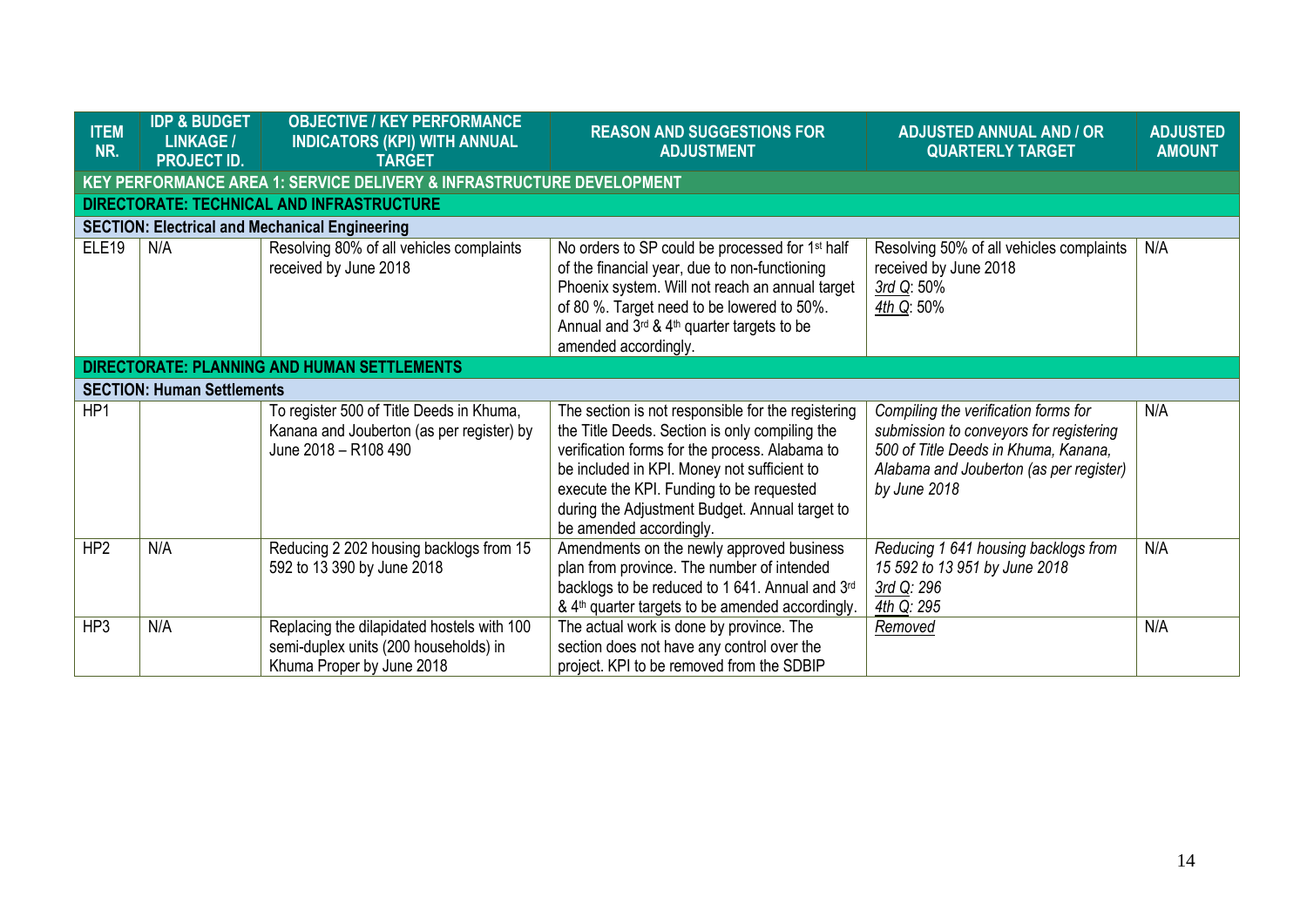| <b>ITEM</b><br>NR.      | <b>IDP &amp; BUDGET</b><br><b>LINKAGE /</b><br><b>PROJECT ID.</b> | <b>OBJECTIVE / KEY PERFORMANCE</b><br><b>INDICATORS (KPI) WITH ANNUAL</b><br><b>TARGET</b>         | <b>REASON AND SUGGESTIONS FOR</b><br><b>ADJUSTMENT</b>                                                                                                                                                                                | <b>ADJUSTED ANNUAL AND / OR</b><br><b>QUARTERLY TARGET</b>             | <b>ADJUSTED</b><br><b>AMOUNT</b> |
|-------------------------|-------------------------------------------------------------------|----------------------------------------------------------------------------------------------------|---------------------------------------------------------------------------------------------------------------------------------------------------------------------------------------------------------------------------------------|------------------------------------------------------------------------|----------------------------------|
|                         |                                                                   | KEY PERFORMANCE AREA 1: SERVICE DELIVERY & INFRASTRUCTURE DEVELOPMENT                              |                                                                                                                                                                                                                                       |                                                                        |                                  |
|                         | <b>DIRECTORATE: BUDGET AND TREASURY</b>                           |                                                                                                    |                                                                                                                                                                                                                                       |                                                                        |                                  |
| <b>BUD</b><br>$16 - 18$ |                                                                   | <b>ALL</b>                                                                                         | Due to the Phoenix system not fully operational<br>yet, all income and expenditure votes and KPI's<br>be addressed after the approval of the<br>Adjustment Budget. Annual and 3rd & 4th quarter<br>targets to be amended accordingly. | To be amended on approval of the<br>Adjustment Budget in February 2018 | To be<br>determined              |
| REV 4,<br>6 & 7         |                                                                   | <b>ALL</b>                                                                                         | Due to the Phoenix system not fully operational<br>yet, all income and expenditure votes and KPI's<br>be addressed after the approval of the<br>Adjustment Budget. Annual and 3rd & 4th quarter<br>targets to be amended accordingly. | To be amended on approval of the<br>Adjustment Budget in February 2018 |                                  |
| REV <sub>5</sub>        |                                                                   | 35 000 Approved households with free<br>basic services (indigents) by June 2018                    | KPI to be deleted. Formula and calculations will<br>be added with REV6                                                                                                                                                                | <b>Removed</b>                                                         | N/A                              |
| REV <sub>8</sub>        |                                                                   | 4 000 Approved rural settlements with free<br>basic alternative energy (indigents) by June<br>2018 | KPI to be deleted. Formula and calculations will<br>be added with REV7                                                                                                                                                                | <b>Removed</b>                                                         | N/A                              |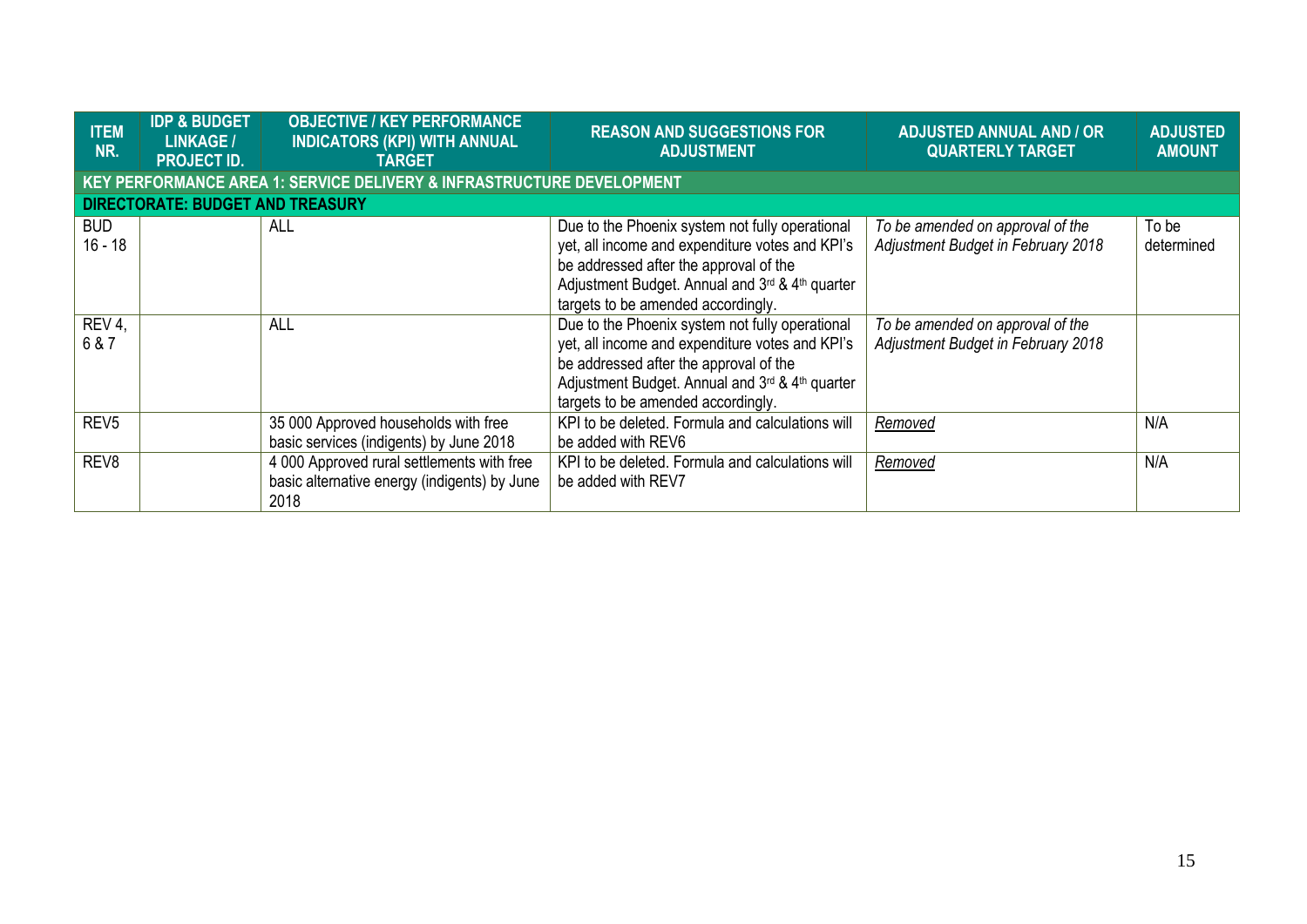| <b>ITEM</b><br>NR. | <b>IDP &amp; BUDGET</b><br><b>LINKAGE /</b><br><b>PROJECT ID.</b> | <b>OBJECTIVE / KEY PERFORMANCE</b><br><b>INDICATORS (KPI) WITH ANNUAL</b><br><b>TARGET</b>                              | <b>REASON AND SUGGESTIONS FOR</b><br><b>ADJUSTMENT</b>                                                                                                                                                                                                                                                                                                           | <b>ADJUSTED ANNUAL AND / OR</b><br><b>QUARTERLY TARGET</b>                                                  | <b>ADJUSTED</b><br><b>AMOUNT</b> |
|--------------------|-------------------------------------------------------------------|-------------------------------------------------------------------------------------------------------------------------|------------------------------------------------------------------------------------------------------------------------------------------------------------------------------------------------------------------------------------------------------------------------------------------------------------------------------------------------------------------|-------------------------------------------------------------------------------------------------------------|----------------------------------|
|                    |                                                                   | KEY PERFORMANCE AREA 2: MUNICIPAL INSTITUTIONAL DEVELOPMENT AND TRANSFORMATION                                          |                                                                                                                                                                                                                                                                                                                                                                  |                                                                                                             |                                  |
|                    |                                                                   | DIRECTORATE: OFFICE OF THE MUNICIPAL MANAGER                                                                            |                                                                                                                                                                                                                                                                                                                                                                  |                                                                                                             |                                  |
|                    | <b>SECTION: Risk Management</b>                                   |                                                                                                                         |                                                                                                                                                                                                                                                                                                                                                                  |                                                                                                             |                                  |
| RIS <sub>2</sub>   | N/A                                                               | Conducting 2 strategic and 2 operational<br>risk assessments with Council departments<br>on emerging risks by June 2018 | Due to the fact that the strategic plan is still not<br>approved no strategic risk assessments can be<br>done. 4 Operational risk assessments will be<br>conducted. Annual and $3^{rd}$ & $4^{th}$ quarter targets<br>to be amended accordingly.                                                                                                                 | 3rd Q: 2 Operational Risk Assessments<br>4th Q: 1 Operational Risk Assessment                               | N/A                              |
|                    |                                                                   | <b>DIRECTORATE: COMMUNITY DEVELOPMENT</b>                                                                               |                                                                                                                                                                                                                                                                                                                                                                  |                                                                                                             |                                  |
|                    | <b>SECTION: Occupational Health</b>                               |                                                                                                                         |                                                                                                                                                                                                                                                                                                                                                                  |                                                                                                             |                                  |
| HEA <sub>2</sub>   |                                                                   | Administrating the annual COIDA<br>assessment process by June 2018                                                      | The COIDA documentation process is one<br>process and will be completed in the 3rd<br>Quarter. Annual and $3^{rd}$ & $4^{th}$ quarter targets to<br>be amended accordingly.                                                                                                                                                                                      | 3rd Q: Finalize payment<br>4th Q: -                                                                         | N/A                              |
| HEA3               |                                                                   | Conducting 3 departmental annual hepatitis<br>immunization for council employees by<br><b>June 2018</b>                 | The employees of Electrical Maintenance must<br>also be included in the 3 <sup>rd</sup> quarter. Employees<br>received 3 doses per programme initially. The<br>total immunization process for the 4 sections will<br>the completed by June $2018 - 4$ <sup>th</sup> quarter.<br>Annual and $3rd$ & 4 <sup>th</sup> quarter targets to be<br>amended accordingly. | 3rd Q: Waste Management and<br>Electrical Maintenance immunization<br>4th Q: Immunization process completed | N/A                              |
| HEA4               |                                                                   | Replenishing 60 first aid boxes in council<br>on quarterly basis by June 2018                                           | Due to financial constraints the KPI be removed<br>from the SDBIP                                                                                                                                                                                                                                                                                                | Removed                                                                                                     | N/A                              |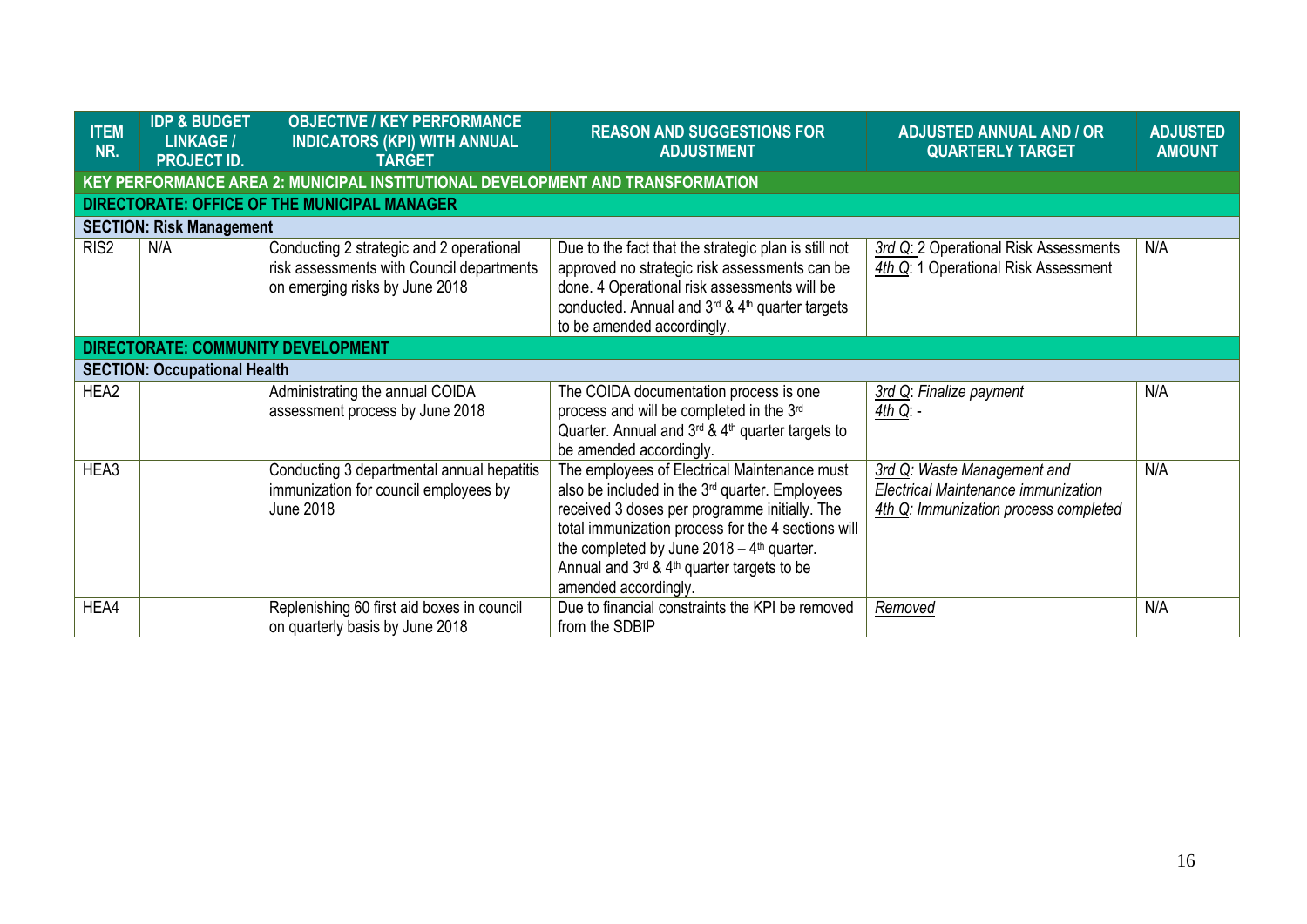| <b>ITEM</b><br>NR. | <b>IDP &amp; BUDGET</b><br><b>LINKAGE /</b><br><b>PROJECT ID.</b> | <b>OBJECTIVE / KEY PERFORMANCE</b><br><b>INDICATORS (KPI) WITH ANNUAL</b><br><b>TARGET</b>                                                              | <b>REASON AND SUGGESTIONS FOR</b><br><b>ADJUSTMENT</b>                                                                                                                           | <b>ADJUSTED ANNUAL AND / OR</b><br><b>QUARTERLY TARGET</b>                                                                                                                                                                                             | <b>ADJUSTED</b><br><b>AMOUNT</b> |
|--------------------|-------------------------------------------------------------------|---------------------------------------------------------------------------------------------------------------------------------------------------------|----------------------------------------------------------------------------------------------------------------------------------------------------------------------------------|--------------------------------------------------------------------------------------------------------------------------------------------------------------------------------------------------------------------------------------------------------|----------------------------------|
|                    |                                                                   | <b>KEY PERFORMANCE AREA 3: LOCAL ECONOMIC DEVELOPMENT</b>                                                                                               |                                                                                                                                                                                  |                                                                                                                                                                                                                                                        |                                  |
|                    | <b>DIRECTORATE: Corporate Services</b>                            |                                                                                                                                                         |                                                                                                                                                                                  |                                                                                                                                                                                                                                                        |                                  |
|                    | <b>SECTION: Office of the Executive Mayor</b>                     |                                                                                                                                                         |                                                                                                                                                                                  |                                                                                                                                                                                                                                                        |                                  |
| RD <sub>3</sub>    | 2085051055435                                                     | 4 Cooperatives (SMME's) (1 per township)<br>in the Matlosana area established /<br>resuscitated and functional by June 2018 -<br>R <sub>2</sub> 500 000 | KPI should read Cooperative and SMME's.<br>Marketing unit need to promote SMME's and<br>Tourism, therefore an amount or R700 000<br>should be transferred to the Marketing vote. | 4 Cooperatives and 6 SMME's (1 per<br>township / rural area) in the Matlosana<br>area established / resuscitated and<br>functional by June 2018<br>3rd Q: 1 Cooperative & 2 SMME<br>R575 912<br>4th Q: 1 Cooperative & 4 SMME<br>(R959 855) R1 800 000 | R1800000                         |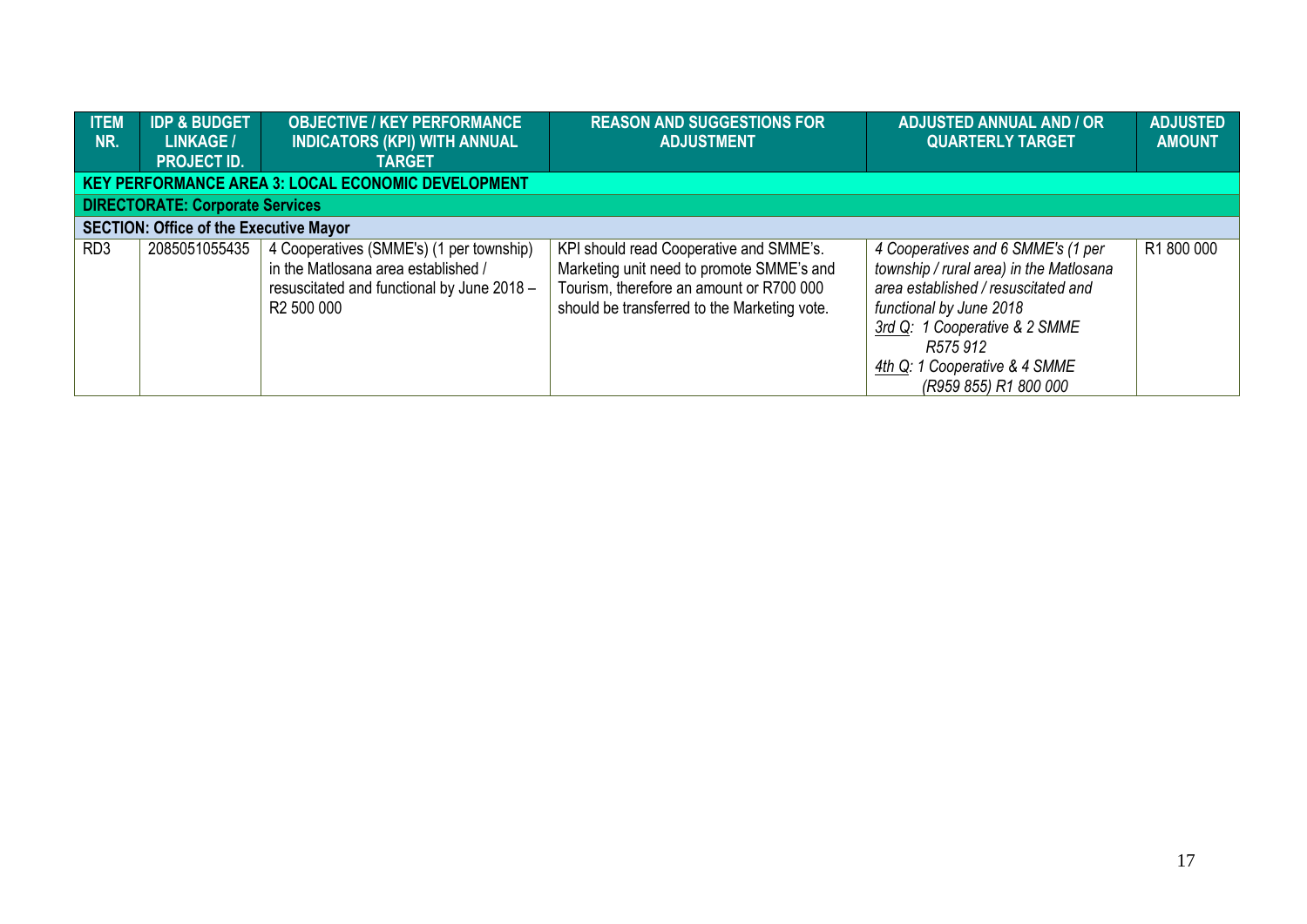| <b>ITEM</b><br>NR.      | <b>IDP &amp; BUDGET</b><br><b>LINKAGE /</b><br><b>PROJECT ID.</b>           | <b>OBJECTIVE / KEY PERFORMANCE</b><br><b>INDICATORS (KPI) WITH ANNUAL</b><br><b>TARGET</b> | <b>REASON AND SUGGESTIONS FOR</b><br><b>ADJUSTMENT</b>                                                                                                                                                                                | <b>ADJUSTED ANNUAL AND / OR</b><br><b>QUARTERLY TARGET</b>                                                     | <b>ADJUSTED</b><br><b>AMOUNT</b> |  |  |  |
|-------------------------|-----------------------------------------------------------------------------|--------------------------------------------------------------------------------------------|---------------------------------------------------------------------------------------------------------------------------------------------------------------------------------------------------------------------------------------|----------------------------------------------------------------------------------------------------------------|----------------------------------|--|--|--|
|                         | <b>KEY PERFORMANCE AREA 4: MUNICIPAL FINANCIAL VIABILITY AND MANAGEMENT</b> |                                                                                            |                                                                                                                                                                                                                                       |                                                                                                                |                                  |  |  |  |
|                         |                                                                             | <b>DIRECTORATE: PLANNING AND HUMAN SETTLEMENTS</b>                                         |                                                                                                                                                                                                                                       |                                                                                                                |                                  |  |  |  |
|                         |                                                                             | <b>SECTION: Town-Planning and Building Survey</b>                                          |                                                                                                                                                                                                                                       |                                                                                                                |                                  |  |  |  |
| DP/TP                   |                                                                             | Collecting income from building plan<br>applications by June 2018 - R830 000               | Income vote not to be increased during<br>Adjustment Budget. Decreased to R700 000                                                                                                                                                    | Collecting income from building plan<br>applications by June 2018<br>3rd Q: R525 000<br>4th Q: R700 000        | R700 000                         |  |  |  |
| DP/TP<br>$\overline{2}$ |                                                                             | Collecting income from land use /<br>development applications by June 2018 -<br>R159 000   | Income vote not to be increased during<br>Adjustment Budget. Decreased to R80 000                                                                                                                                                     | Collecting income from land use /<br>development applications by June 2018<br>3rd Q: R60 000<br>4th Q: R80 000 | R80 000                          |  |  |  |
|                         | <b>DIRECTORATE: PUBLIC SAFETY</b>                                           |                                                                                            |                                                                                                                                                                                                                                       |                                                                                                                |                                  |  |  |  |
|                         | <b>SECTION: Licensing and Traffic</b>                                       |                                                                                            |                                                                                                                                                                                                                                       |                                                                                                                |                                  |  |  |  |
| <b>ALL</b>              |                                                                             | All financial figures                                                                      | Due to the Phoenix system not fully operational<br>yet, all income and expenditure votes and KPI's<br>be addressed after the approval of the<br>Adjustment Budget. Annual and 3rd & 4th quarter<br>targets to be amended accordingly. | To be amended on approval of the<br>Adjustment Budget in February 2018                                         | To be<br>determined              |  |  |  |
|                         | <b>DIRECTORATE: FINANCIAL SERVICES</b>                                      |                                                                                            |                                                                                                                                                                                                                                       |                                                                                                                |                                  |  |  |  |
| <b>ALL</b>              |                                                                             | All financial figures                                                                      | Due to the Phoenix system not fully operational<br>yet, all income and expenditure votes and KPI's<br>be addressed after the approval of the<br>Adjustment Budget. Annual and 3rd & 4th quarter<br>targets to be amended accordingly. | To be amended on approval of the<br>Adjustment Budget in February 2018                                         | To be<br>determined              |  |  |  |
|                         |                                                                             | DIRECTORATE: LOCAL ECONOMIC DEVELOPMENT                                                    |                                                                                                                                                                                                                                       |                                                                                                                |                                  |  |  |  |
|                         | <b>SECTION: Fresh Produce Market</b>                                        |                                                                                            |                                                                                                                                                                                                                                       |                                                                                                                |                                  |  |  |  |
| TOU 1,<br>2 & 5         |                                                                             | All financial figures                                                                      | Due to the Phoenix system not fully operational<br>yet, all income and expenditure votes and KPI's<br>be addressed after the approval of the<br>Adjustment Budget. Annual and 3rd & 4th quarter<br>targets to be amended accordingly. | To be amended on approval of the<br>Adjustment Budget in February 2018                                         | To be<br>determined              |  |  |  |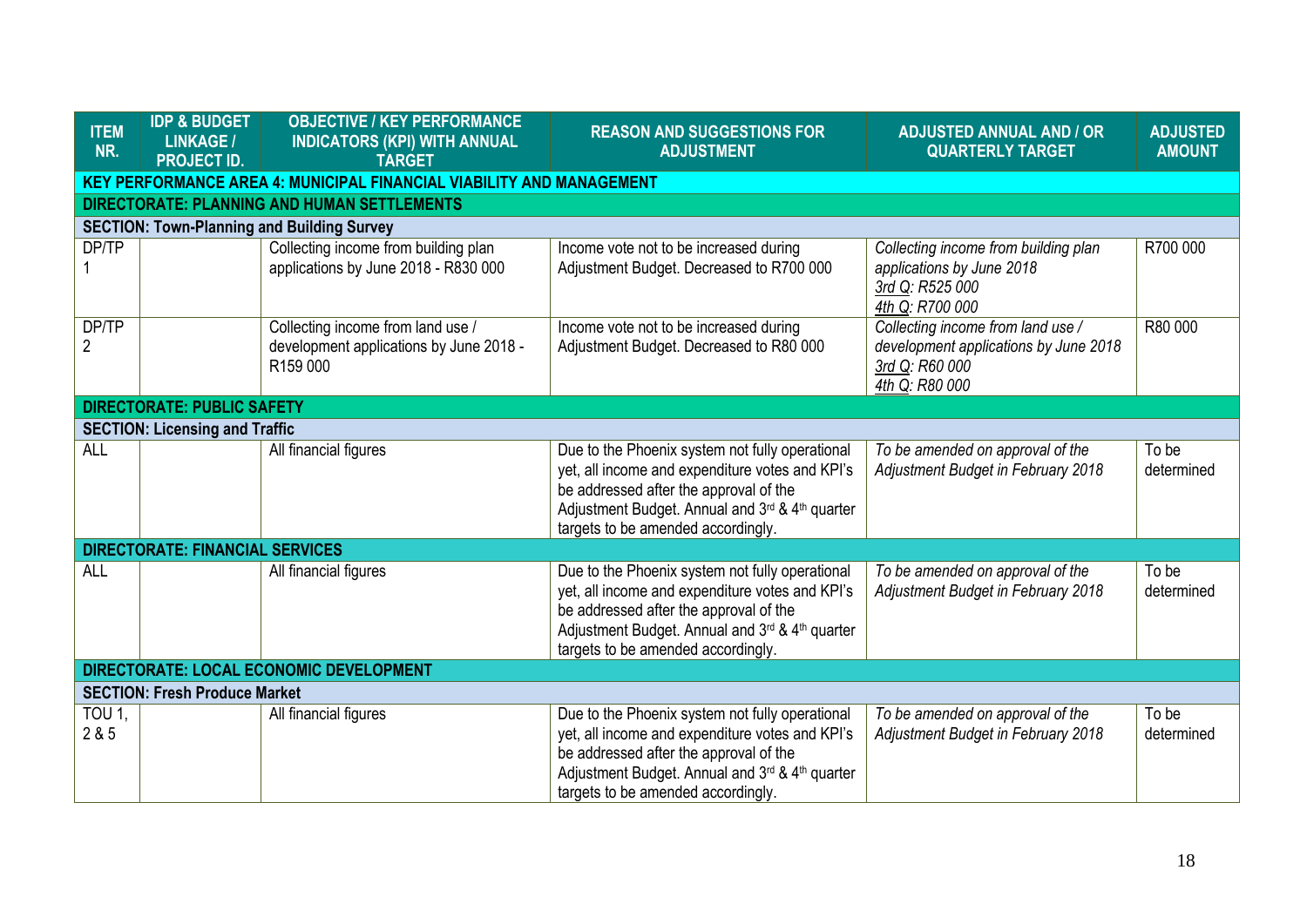| <b>ITEM</b><br>NR.       | <b>IDP &amp; BUDGET</b><br>LINKAGE /<br><b>PROJECT ID.</b> | <b>OBJECTIVE / KEY PERFORMANCE</b><br><b>INDICATORS (KPI) WITH ANNUAL</b><br><b>TARGET</b> | <b>REASON AND SUGGESTIONS FOR</b><br><b>ADJUSTMENT</b>                                                                                                                                                                                | <b>ADJUSTED ANNUAL AND / OR</b><br><b>QUARTERLY TARGET</b>                    | <b>ADJUSTED</b><br><b>AMOUNT</b> |
|--------------------------|------------------------------------------------------------|--------------------------------------------------------------------------------------------|---------------------------------------------------------------------------------------------------------------------------------------------------------------------------------------------------------------------------------------|-------------------------------------------------------------------------------|----------------------------------|
|                          |                                                            | <b>KEY PERFORMANCE AREA 4: MUNICIPAL FINANCIAL VIABILITY AND MANAGEMENT</b>                |                                                                                                                                                                                                                                       |                                                                               |                                  |
|                          |                                                            | DIRECTORATE: LOCAL ECONOMIC DEVELOPMENT                                                    |                                                                                                                                                                                                                                       |                                                                               |                                  |
|                          | <b>SECTION: Fresh Produce Market</b>                       |                                                                                            |                                                                                                                                                                                                                                       |                                                                               |                                  |
| $ED1 - 6$                |                                                            | All financial figures                                                                      | Due to the Phoenix system not fully operational<br>yet, all income and expenditure votes and KPI's<br>be addressed after the approval of the<br>Adjustment Budget. Annual and 3rd & 4th quarter<br>targets to be amended accordingly. | To be amended on approval of the<br>Adjustment Budget in February 2018        | To be<br>determined              |
|                          |                                                            | DIRECTORATE: CORPORATE SUPPORT SERVICES                                                    |                                                                                                                                                                                                                                       |                                                                               |                                  |
|                          | <b>SECTION: Skills Development</b>                         |                                                                                            |                                                                                                                                                                                                                                       |                                                                               |                                  |
| SKIL <sub>1</sub><br>- 4 |                                                            | All financial figures                                                                      | Due to the Phoenix system not fully operational<br>yet, all income and expenditure votes and KPI's<br>be addressed after the approval of the<br>Adjustment Budget. Annual and 3rd & 4th quarter<br>targets to be amended accordingly. | To be amended on approval of the<br><b>Adjustment Budget in February 2018</b> | To be<br>determined              |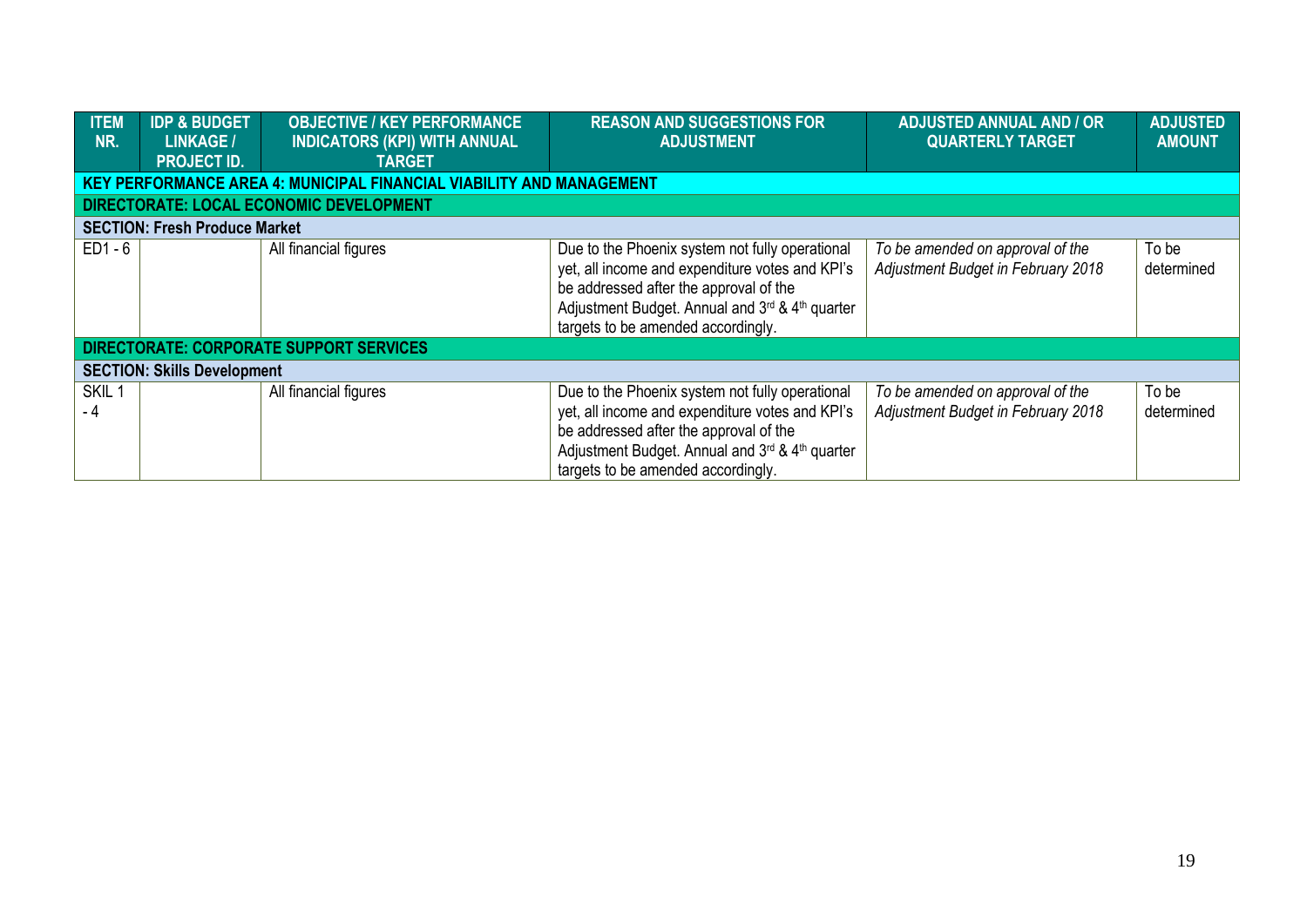| <b>ITEM</b><br>NR.   | <b>IDP &amp; BUDGET</b><br><b>LINKAGE /</b><br><b>PROJECT ID.</b>       | <b>OBJECTIVE / KEY PERFORMANCE</b><br><b>INDICATORS (KPI) WITH ANNUAL</b><br><b>TARGET</b>                                                                        | <b>REASON AND SUGGESTIONS FOR</b><br><b>ADJUSTMENT</b>                                                                                                                                                                                                                        | <b>ADJUSTED ANNUAL AND / OR</b><br><b>QUARTERLY TARGET</b>                                                                                                                                                                                                                                                                        | <b>ADJUSTED</b><br><b>AMOUNT</b> |  |  |
|----------------------|-------------------------------------------------------------------------|-------------------------------------------------------------------------------------------------------------------------------------------------------------------|-------------------------------------------------------------------------------------------------------------------------------------------------------------------------------------------------------------------------------------------------------------------------------|-----------------------------------------------------------------------------------------------------------------------------------------------------------------------------------------------------------------------------------------------------------------------------------------------------------------------------------|----------------------------------|--|--|
|                      | <b>KEY PERFORMANCE AREA 5: GOOD GOVERNANCE AND PUBLIC PARTICIPATION</b> |                                                                                                                                                                   |                                                                                                                                                                                                                                                                               |                                                                                                                                                                                                                                                                                                                                   |                                  |  |  |
|                      |                                                                         | DIRECTORATE: OFFICE OF THE MUNICIPAL MANAGER                                                                                                                      |                                                                                                                                                                                                                                                                               |                                                                                                                                                                                                                                                                                                                                   |                                  |  |  |
| <b>SECTION: MPAC</b> |                                                                         |                                                                                                                                                                   |                                                                                                                                                                                                                                                                               |                                                                                                                                                                                                                                                                                                                                   |                                  |  |  |
| MPAC1                |                                                                         | Conducting 10 public participation (s 79)<br>meetings to monitor the performance and<br>financial situation in the City of Matlosana<br>by June 2018              | Number of meetings need to be increased<br>because the fact of an oversights - 30<br>meetings. Annual and 3rd & 4th quarter targets to<br>be amended accordingly.                                                                                                             | 3rd Q: 12 meetings<br>4th Q: 6 meetings                                                                                                                                                                                                                                                                                           | N/A                              |  |  |
| MPAC <sub>2</sub>    |                                                                         | Conducting 10 section 32 meetings to<br>monitor the performance and financial<br>situation in the City of Matlosana by June<br>2018                               | Unauthorized, irregular, fruitless and wasteful<br>expenditure register not approved yet. Still need<br>to be submitted and approved by council. No<br>meetings will be conducted in 3rd Q. Annual and<br>3rd & 4 <sup>th</sup> quarter targets to be amended<br>accordingly. | 3rd Q: 0 meetings<br>4th Q: 5 meetings                                                                                                                                                                                                                                                                                            | N/A                              |  |  |
| MPAC3                |                                                                         | Issuing 4 MPAC progress reports to<br>council which assess the efficiency and<br>effectiveness of performance and<br>finances achieved by council by June<br>2018 | Increase the number of reports to 10 MPAC<br>progress reports, because MPAC activities and<br>the progress on the sec 32 Committee meetings<br>must be included. Annual and 3rd & 4th quarter<br>targets to be amended accordingly.                                           | 3rd Q: 2 reports<br>4th Q: 2 reports                                                                                                                                                                                                                                                                                              | N/A                              |  |  |
| MPAC5                |                                                                         | Conducting 4 public hearings on the final<br>report of the Auditor General by March<br>2018                                                                       | KPI need to be deleted as forms part of MPAC 1<br>(3rdQ). Annual and 3rd & 4th quarter targets to be<br>amended accordingly.                                                                                                                                                  | Deleted                                                                                                                                                                                                                                                                                                                           | N/A                              |  |  |
|                      | <b>SECTION: Land Affair</b>                                             |                                                                                                                                                                   |                                                                                                                                                                                                                                                                               |                                                                                                                                                                                                                                                                                                                                   |                                  |  |  |
| EALS1                |                                                                         | Recovering all non-paid Council sold<br>stands older than 10 years by June 2018                                                                                   | Verification process for all non-paid Council sold<br>stands older than 10 years not completed yet.<br>Annual and 3rd & 4th quarter targets to be<br>amended accordingly.                                                                                                     | Verifying all non-paid Council sold<br>stands older than 10 years in Kanana,<br>Tigane, Khuma, Jouberton and Alabama<br>by June 2018<br>3rd Q: Verification process for<br>Jouberton, Khuma and Alabama<br>completed. Report to Council.<br>4th Q: Verification process for Kanana<br>and Tigane completed. Report to<br>Council. | N/A                              |  |  |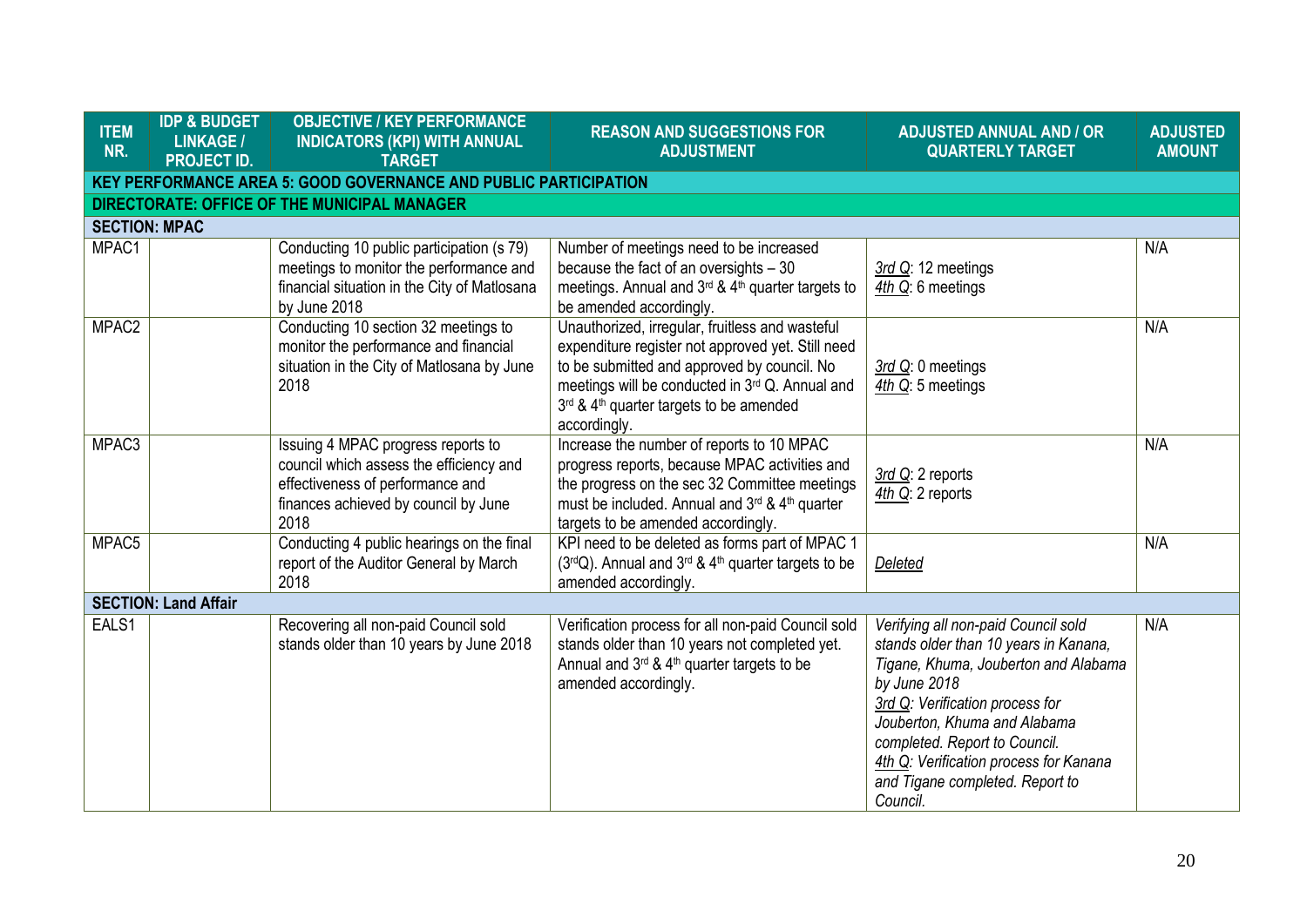| <b>ITEM</b><br>NR. | <b>IDP &amp; BUDGET</b><br><b>LINKAGE /</b><br><b>PROJECT ID.</b>       | <b>OBJECTIVE / KEY PERFORMANCE</b><br><b>INDICATORS (KPI) WITH ANNUAL</b><br><b>TARGET</b>                                                              | <b>REASON AND SUGGESTIONS FOR</b><br><b>ADJUSTMENT</b>                                                                                                                                                    | <b>ADJUSTED ANNUAL AND / OR</b><br><b>QUARTERLY TARGET</b>                                                                                | <b>ADJUSTED</b><br><b>AMOUNT</b> |  |  |  |
|--------------------|-------------------------------------------------------------------------|---------------------------------------------------------------------------------------------------------------------------------------------------------|-----------------------------------------------------------------------------------------------------------------------------------------------------------------------------------------------------------|-------------------------------------------------------------------------------------------------------------------------------------------|----------------------------------|--|--|--|
|                    | <b>KEY PERFORMANCE AREA 5: GOOD GOVERNANCE AND PUBLIC PARTICIPATION</b> |                                                                                                                                                         |                                                                                                                                                                                                           |                                                                                                                                           |                                  |  |  |  |
|                    |                                                                         | <b>DIRECTORATE: COMMUNITY DEVELOPMENT</b>                                                                                                               |                                                                                                                                                                                                           |                                                                                                                                           |                                  |  |  |  |
|                    | <b>SECTION: Library Service</b>                                         |                                                                                                                                                         |                                                                                                                                                                                                           |                                                                                                                                           |                                  |  |  |  |
| CF <sub>5</sub>    | N/A                                                                     | Presenting 50 library interest events in the<br>KOSH area by June 2018                                                                                  | Already more interest events conducted. Annual<br>target need to be increased to 57 to<br>accommodate over achievement. Annual and<br>3rd & 4 <sup>th</sup> quarter targets to be amended<br>accordingly. | 3rd Q: 16<br>4th Q: 12                                                                                                                    | N/A                              |  |  |  |
|                    | <b>DIRECTORATE: PUBLIC SAFETY</b>                                       |                                                                                                                                                         |                                                                                                                                                                                                           |                                                                                                                                           |                                  |  |  |  |
|                    | <b>SECTION: Licensing</b>                                               |                                                                                                                                                         |                                                                                                                                                                                                           |                                                                                                                                           |                                  |  |  |  |
| LES <sub>2</sub>   | N/A                                                                     | Conducting 36 traffic and road safety<br>campaigns at schools and crèches in the<br>CoM municipal area according to<br>programme by June 2018 - R53 050 | Once-off request received for additional 12<br>campaigns from Transnet. Annual target to be<br>adjusted to 44 campaigns.                                                                                  | Conducting 44 traffic and road safety<br>campaigns at schools and crèches in<br>the Matlosana area according to<br>programme by June 2018 | N/A                              |  |  |  |
|                    | <b>DIRECTORATE: BUDGET AND TREASURY</b>                                 |                                                                                                                                                         |                                                                                                                                                                                                           |                                                                                                                                           |                                  |  |  |  |
|                    | <b>SECTION: Supply Chain Management</b>                                 |                                                                                                                                                         |                                                                                                                                                                                                           |                                                                                                                                           |                                  |  |  |  |
| SCM4               |                                                                         | Conducting at least 10 meetings of the<br>Specification Committee by June 2018                                                                          | Completing at least 90% of all service requests<br>specifications documents successful by June<br>2018. Annual and $3^{rd}$ & 4 <sup>th</sup> quarter targets to be<br>amended accordingly.               | No of request received / No of<br>successful completed<br>%                                                                               | N/A                              |  |  |  |
| SCM <sub>5</sub>   |                                                                         | Conducting at least 10 meetings of the<br>Evaluation Committee by June 2018                                                                             | Evaluating at least 90% of all received tender<br>documents successful by June 2018. Annual<br>and 3rd & 4 <sup>th</sup> quarter targets to be amended<br>accordingly.                                    | No of tenders received / No of<br>documents evaluated<br>%                                                                                | N/A                              |  |  |  |
| SCM <sub>6</sub>   |                                                                         | Conducting at least 10 meetings of the<br>Adjudication Committee by June 2018                                                                           | Adjudicating at least 90% of all evaluated<br>tenders successful by June 2018. Annual and<br>3rd & 4 <sup>th</sup> quarter targets to be amended<br>accordingly.                                          | No of tenders evaluated / No of<br>tenders adjudicated<br>%                                                                               | N/A                              |  |  |  |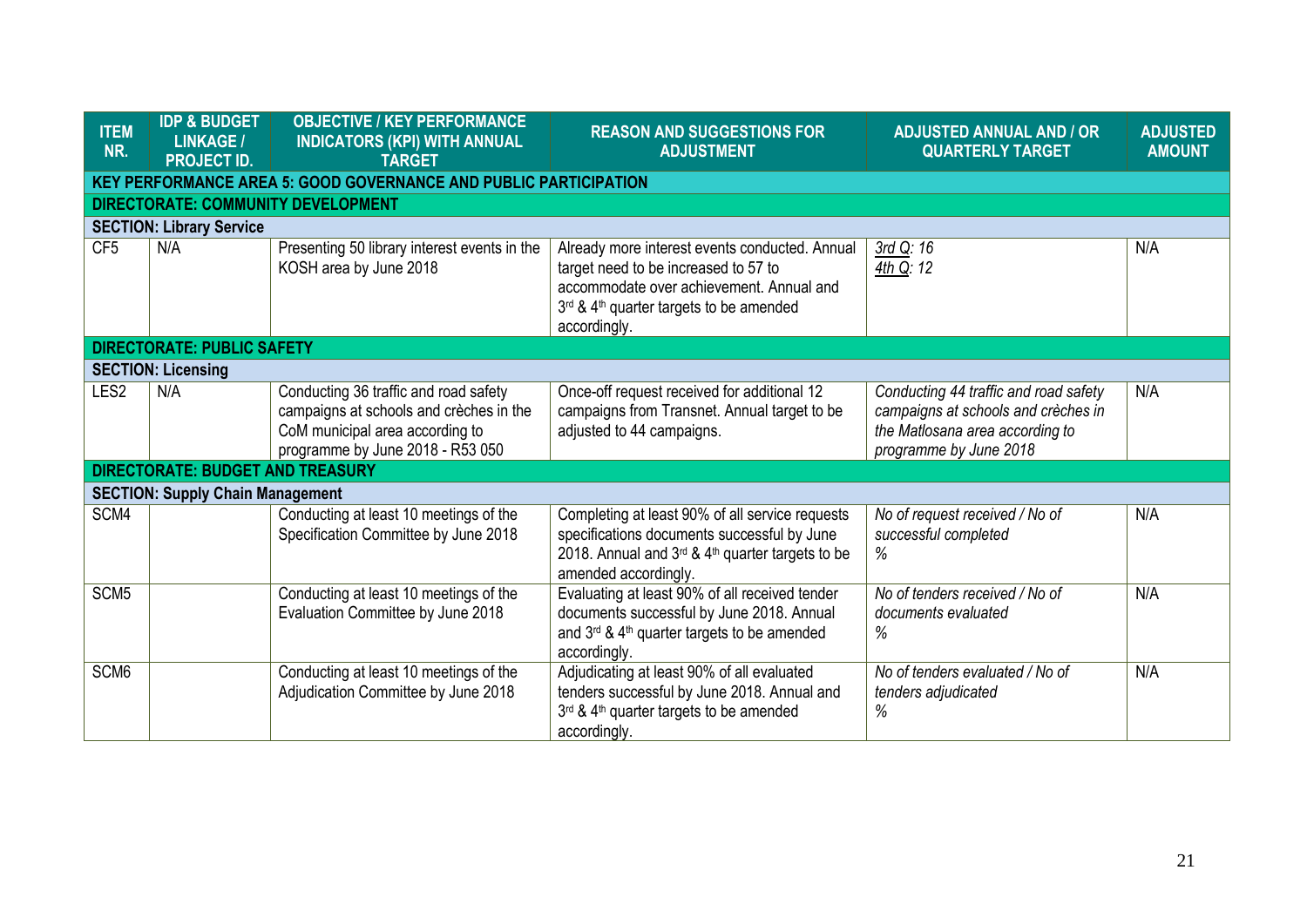| <b>ITEM</b><br>NR.                | <b>IDP &amp; BUDGET</b><br><b>LINKAGE /</b><br><b>PROJECT ID.</b>       | <b>OBJECTIVE / KEY PERFORMANCE</b><br><b>INDICATORS (KPI) WITH ANNUAL</b><br><b>TARGET</b>                                                          | <b>REASON AND SUGGESTIONS FOR</b><br><b>ADJUSTMENT</b>                                                                                                                                                                                                                                                                                                                                                                                                                             | <b>ADJUSTED ANNUAL AND / OR</b><br><b>QUARTERLY TARGET</b>                                                                                                                                                                                                   | <b>ADJUSTED</b><br><b>AMOUNT</b> |  |  |  |
|-----------------------------------|-------------------------------------------------------------------------|-----------------------------------------------------------------------------------------------------------------------------------------------------|------------------------------------------------------------------------------------------------------------------------------------------------------------------------------------------------------------------------------------------------------------------------------------------------------------------------------------------------------------------------------------------------------------------------------------------------------------------------------------|--------------------------------------------------------------------------------------------------------------------------------------------------------------------------------------------------------------------------------------------------------------|----------------------------------|--|--|--|
|                                   | <b>KEY PERFORMANCE AREA 5: GOOD GOVERNANCE AND PUBLIC PARTICIPATION</b> |                                                                                                                                                     |                                                                                                                                                                                                                                                                                                                                                                                                                                                                                    |                                                                                                                                                                                                                                                              |                                  |  |  |  |
|                                   |                                                                         | <b>DIRECTORATE: CORPORATE SUPPORT SERVICES</b>                                                                                                      |                                                                                                                                                                                                                                                                                                                                                                                                                                                                                    |                                                                                                                                                                                                                                                              |                                  |  |  |  |
|                                   | <b>SECTION: Administration</b>                                          |                                                                                                                                                     |                                                                                                                                                                                                                                                                                                                                                                                                                                                                                    |                                                                                                                                                                                                                                                              |                                  |  |  |  |
| ADM1                              |                                                                         | Conducting 50 (sec.80) committees<br>meetings (Portfolio Meetings) by June<br>2018                                                                  | Calculation error made by annual KPI it should<br>read "110 (sec.80) committees meetings<br>(Portfolio Meetings)". Due to practice shows<br>that meetings are held bi-monthly, the annual<br>target will not be met. Portfolio meetings for<br>January 2018 are already been postponed.<br>Annual and quarterly targets to be amended<br>accordingly – 60 meetings to be conducted for<br>the whole 2017/18 FY. Annual and 3rd & 4th<br>quarter targets to be amended accordingly. | Conducting 60 (sec.80) committee<br>meetings (Portfolio Meetings) by June<br>2018<br>3rd Q: 20<br>4th Q: 10                                                                                                                                                  | N/A                              |  |  |  |
| ADM2                              |                                                                         | <b>Conducting 11 Mayoral Committee</b><br>meetings (special meetings included) by<br><b>June 2018</b>                                               | Due to all the special meetings the annual target<br>need to the increased to 18 Mayoral Committee<br>meetings (special meetings included Annual<br>and 3rd & 4 <sup>th</sup> quarter targets to be amended<br>accordingly.                                                                                                                                                                                                                                                        | Conducting 18 Mayoral Committee<br>meetings (special meetings included)<br>by June 2018<br>3rd Q: 3 Meetings<br>4th Q: 4 Meetings                                                                                                                            | N/A                              |  |  |  |
| ADM3                              |                                                                         | Conducting 11 Council meetings (special<br>meetings included) by June 2018                                                                          | Due to all the special meetings the annual target<br>need to the increased to 18 Council meetings<br>(special meetings included). Annual and 3rd &<br>4 <sup>th</sup> quarter targets to be amended accordingly.                                                                                                                                                                                                                                                                   | <b>Conducting 18 Council meetings</b><br>(special meetings included) by June<br>2018<br>3rd Q: 3 Meetings<br>4th Q: 4 Meetings                                                                                                                               | N/A                              |  |  |  |
| <b>SECTION: Political Offices</b> |                                                                         |                                                                                                                                                     |                                                                                                                                                                                                                                                                                                                                                                                                                                                                                    |                                                                                                                                                                                                                                                              |                                  |  |  |  |
| WHI1                              |                                                                         | Conducting 3 RHR (Reconciliation,<br>Healing and Renewal) workshops and 3<br>community events (as per programme) in<br>KOSH by June 2018 - R265 000 | The annual programme was revised during<br>December 2017 therefore the annual and 3rd &<br>4 <sup>th</sup> quarter targets to be amended accordingly.                                                                                                                                                                                                                                                                                                                              | Conducting 6 RHR (Reconciliation,<br>Healing and Renewal) workshops and<br>4 community events (as per<br>programme) in KOSH by June 2018<br>3rd Q: 3 Workshops and 1 event<br>conducted - R176 666<br>4th Q: 1 Workshop and 2 Events<br>conducted - R265 000 | N/A                              |  |  |  |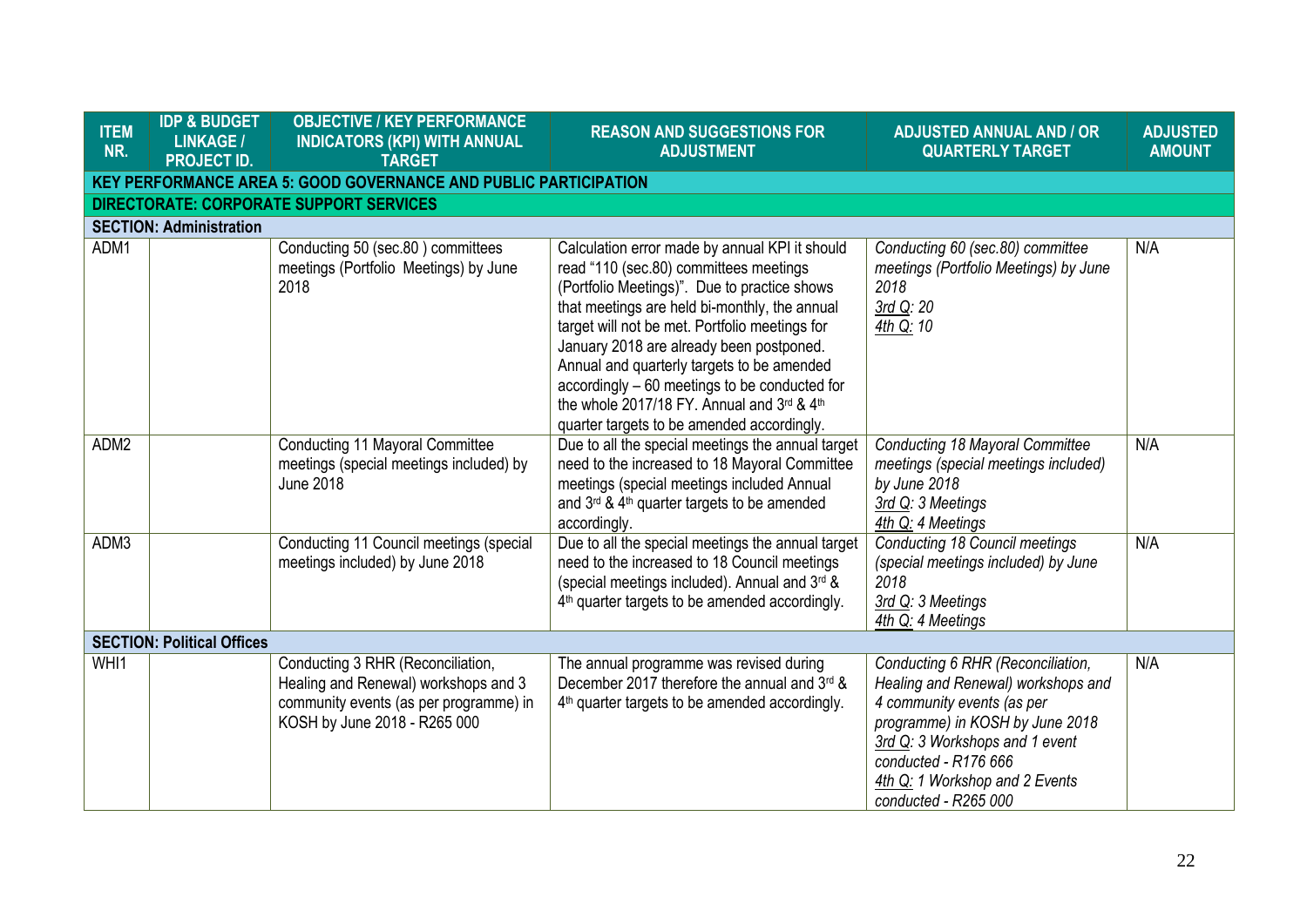# **2. NEW KEY PERFORMANCE INDICATORS TO BE INSERTED IN 2016/17 SDBIP**

| <b>ITEM</b><br>NR.        | <b>IDP &amp;</b><br><b>BUDGET</b><br><b>LINKAGE/</b><br><b>PROJECT ID.</b> | <b>OBJECTIVES</b>                                                                                               | <b>KEY PERFORMANCE</b><br><b>INDICATORS (KPI)</b><br><b>AND TYPE</b>                                                         | <b>ANNUAL PERFORMANCE TARGET</b>                                                                                                                                          | <b>Quarterly Projected Target</b>                                             |  |  |
|---------------------------|----------------------------------------------------------------------------|-----------------------------------------------------------------------------------------------------------------|------------------------------------------------------------------------------------------------------------------------------|---------------------------------------------------------------------------------------------------------------------------------------------------------------------------|-------------------------------------------------------------------------------|--|--|
|                           | <b>KEY PERFORMANCE AREA 5: GOOD GOVERNANCE AND PUBLIC PARTICIPATION</b>    |                                                                                                                 |                                                                                                                              |                                                                                                                                                                           |                                                                               |  |  |
|                           | <b>DIRECTORATE: Strategic Planning, Monitoring and Control</b>             |                                                                                                                 |                                                                                                                              |                                                                                                                                                                           |                                                                               |  |  |
|                           | <b>SECTION: Risk Management</b>                                            |                                                                                                                 |                                                                                                                              |                                                                                                                                                                           |                                                                               |  |  |
| RIS <sub>6</sub>          | N/A                                                                        | To revise the Risk Register<br>to determine the linkage<br>between departmental<br>objectives and risk activity | Risk Register revised<br>and approved to<br>determine the linkage<br>between departmental<br>objectives and risk<br>activity | Revising the 2016/17 Risk Register to determine the linkage<br>between departmental objectives and risk activity and<br>approving the 2017/18 Risk Register by June 2017. | 4th Q: 2016/17 Risk Register<br>revised and 2017/18 Risk<br>Register approved |  |  |
| MM11&<br><b>Directors</b> | N/A                                                                        | To ensure that the mandate<br>of Audit Committee is<br>executed                                                 | % of Resolutions of the<br><b>Audit Committee</b><br>implementation within<br>required timeframe                             | Implementing 90% of all directorates Audit Committee<br>resolutions by June 2018                                                                                          | 3rd Q: 90% Implemented<br>4th Q: 90% Implemented                              |  |  |
| <b>MM12</b>               | N/A                                                                        | To improve the audit<br>outcome from the AG                                                                     | No of Audit Steering<br>Committee meetings<br>conducted                                                                      | Conducting 6 Audit Steering Committee meetings to<br>improve the audit outcome by June 2018                                                                               | 3rd Q: 3 Meeting<br>4th Q: 3 Meeting                                          |  |  |
| All<br><b>Directors</b>   | N/A                                                                        | To improve the audit<br>outcome from the AG                                                                     | No of Audit Steering<br>Committee meetings<br>attended by the director                                                       | Attending 6 Audit Steering Committee meetings (directors)<br>to improve the audit outcome by June 2018                                                                    | 3rd Q: 3 Meeting<br>4th Q: 3 Meeting                                          |  |  |
| <b>MM13</b>               | N/A                                                                        | To improve service delivery<br>and the audit outcome from<br>the AG                                             | No of Performance<br>Management (SDBIP)<br>matters discussed at<br><b>Top Management</b><br>meetings                         | Conducting 6 performance management meetings (SDBIP)<br>on top management meetings by June 2018                                                                           | 3rd Q: 3 Meeting<br>4th Q: 3 Meeting                                          |  |  |
| MM13&<br><b>Directors</b> | N/A                                                                        | To improve service delivery<br>and the audit outcome from<br>the AG                                             | No of Performance<br>Management meetings<br>(SDBIP) attended by<br>the director                                              | Attending 6 performance management meetings (SDBIP) to<br>improve service delivery and the audit outcome by June<br>2018                                                  | 3rd Q: 3 Meeting<br>4th Q: 3 Meeting                                          |  |  |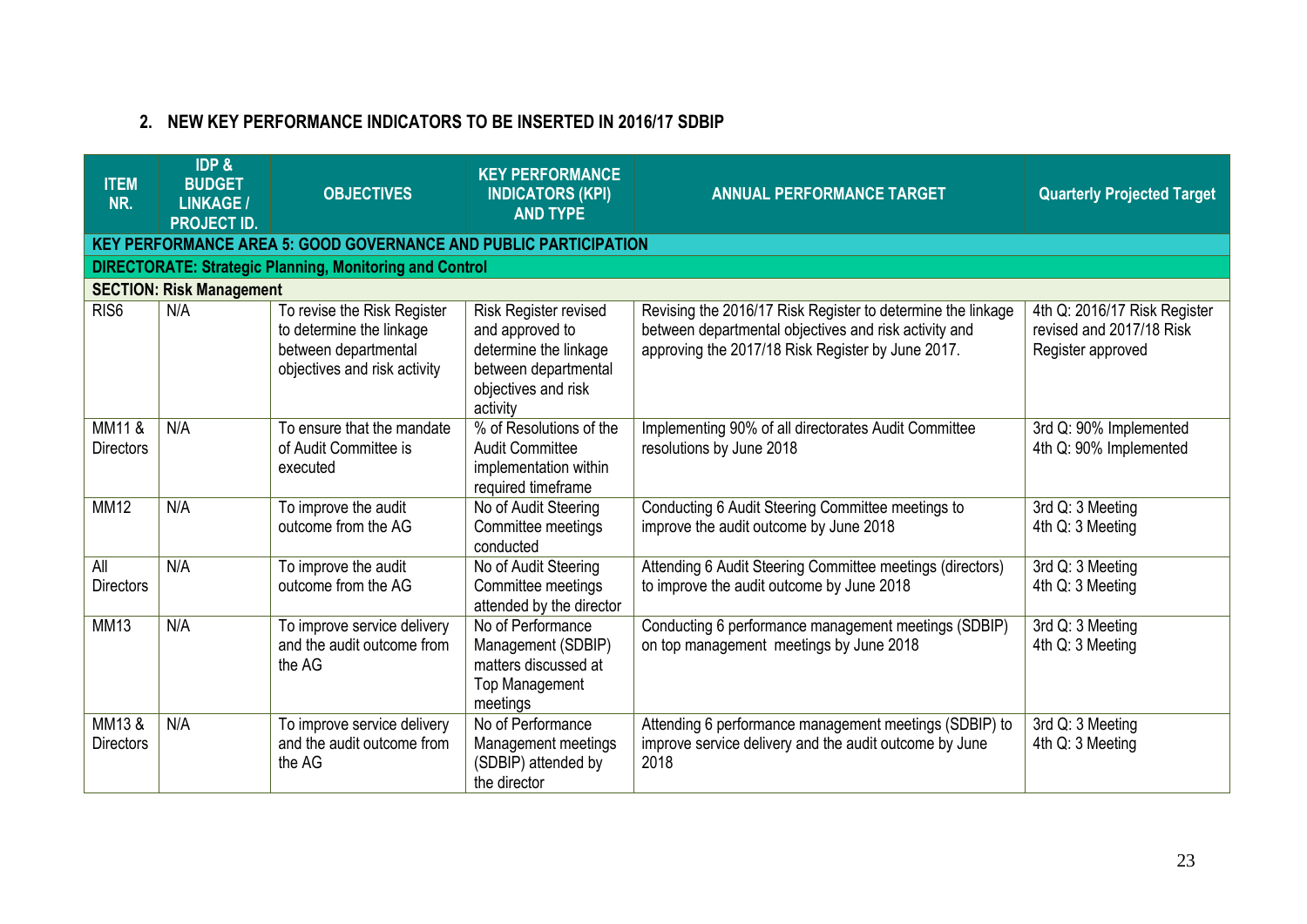## **8. RECOMMENDATION**

- a) That cognisance be taken of the Mid-Year Assessment report for the period 1 July 2017 to 31 December 2017.
- b) That a request for an Adjustment Budget, in terms of the results of the 2017/18 Mid-Year Budget and Performance Assessment be noted and approved.
- c) That the 2017/18 Service Delivery and Budget Implementation Plan, which formed the basis of the mid-year assessment, be approved with the necessary adjustments.
- d) That the adjustments on the 2017/18 Mid-Year Performance Assessment Service Delivery and Budget Implementation Plan, with the necessary budget adjustments be signed by the Section 54A and Section 56 managers and that it be attached to their performance agreements and forwarded to National and Provincial Treasury.
- e) That in terms of chapter 4 section 72 of the Municipal Finance Management Act, Act 56 of 2003 the Mid-Year Budget and Performance Assessment report be submitted to the National and Provincial Treasury by not later than the 25 January 2018.
- f) That the Accounting Officer submit the Mid-Year and Performance Assessment report to the Executive Mayor for tabling in Council.
- g) That the amendments on the MIG projects be updated after the approval of the Adjustment Budget.
- h) That all financial figures be updated after the approval of the Adjustment Budget.
- i) That the 2017/18 SDBIP, IDP and budget be aligned accordingly.